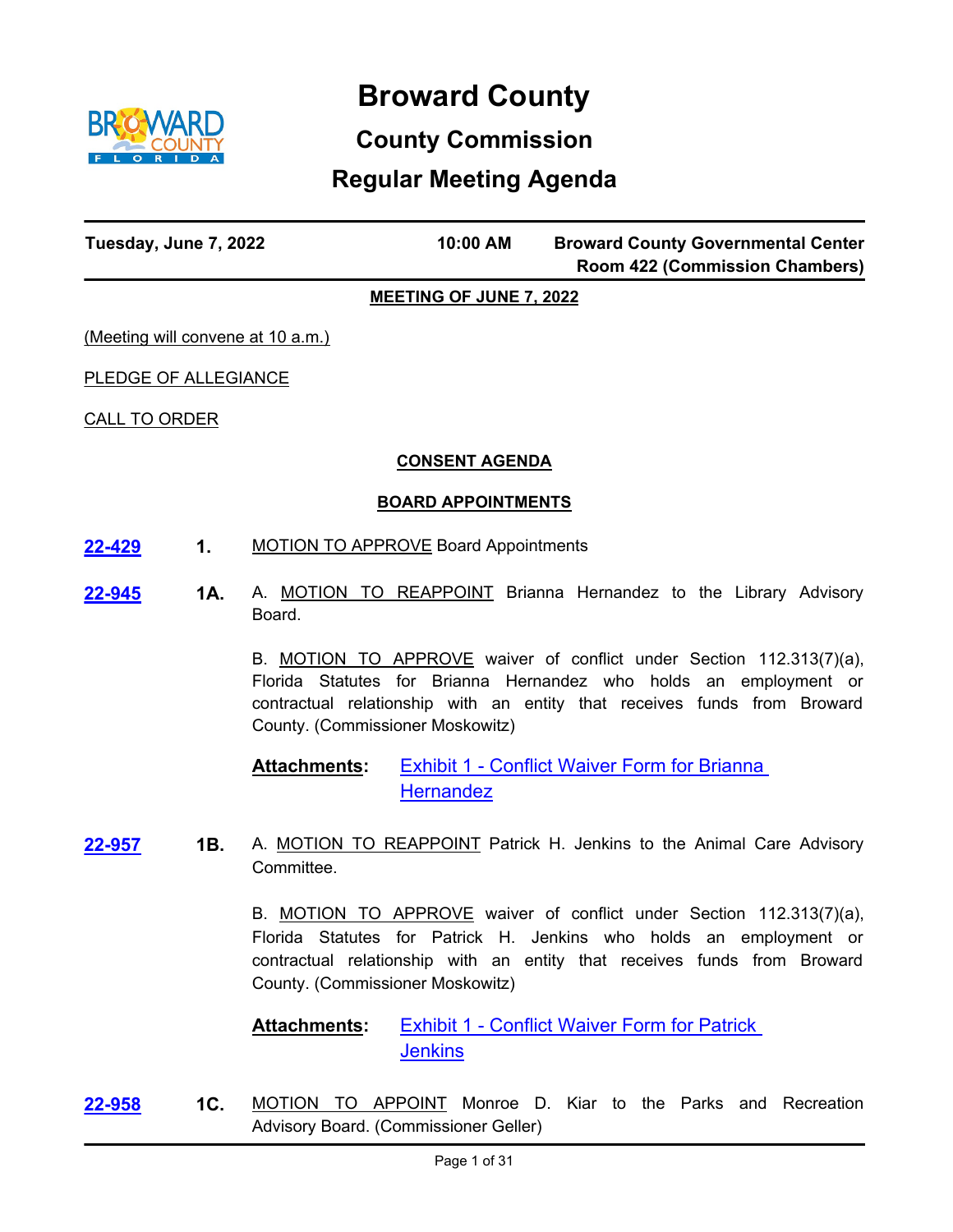**1D.** A. MOTION TO REAPPOINT Corey Hinds to the Affordable Housing Advisory Committee. **[22-959](http://broward.legistar.com/gateway.aspx?m=l&id=/matter.aspx?key=10463)**

> B. MOTION TO APPROVE waiver of conflict under Section 112.313(7)(a), Florida Statutes for Corey Hinds who holds an employment or contractual relationship with an entity that receives funds from Broward County. (Commissioner Moskowitz)

**Attachments:** [Exhibit 1 - Conflict Waiver Form for Corey Hinds](http://broward.legistar.com/gateway.aspx?M=F&ID=a88434ad-d45d-4195-9f52-9e453d5a1eaa.pdf)

- **[22-960](http://broward.legistar.com/gateway.aspx?m=l&id=/matter.aspx?key=10464)**
- **1E.** A. MOTION TO REAPPOINT Eddie Edwards Jr. to the Living Wage Advisory Board.

B. MOTION TO APPROVE waiver of conflict under Section 112.313(7)(a), Florida Statutes for Eddie Edwards Jr. who holds an employment or contractual relationship with an entity that receives funds from Broward County. (Commissioner Moskowitz)

[Exhibit 1 - Conflict Waiver Form for Eddie](http://broward.legistar.com/gateway.aspx?M=F&ID=2a41e009-90bb-472a-bbcb-91eb07a2f76a.pdf)  Edwards Jr. **Attachments:**

- **1F.** MOTION TO REAPPOINT Val B. Glenister to the Broward Cultural Council. (Commissioner Moskowitz) **[22-961](http://broward.legistar.com/gateway.aspx?m=l&id=/matter.aspx?key=10465)**
- **1G.** MOTION TO REAPPOINT Jonathan Sobelman to the Substance Abuse Advisory Board. (Commissioner Alston) **[22-964](http://broward.legistar.com/gateway.aspx?m=l&id=/matter.aspx?key=10468)**
- **1H.** A. MOTION TO APPOINT Joseph Carter to the Parks and Recreation Advisory Board. **[22-966](http://broward.legistar.com/gateway.aspx?m=l&id=/matter.aspx?key=10470)**

B. MOTION TO APPROVE waiver of conflict under Section 112.313(7)(a), Florida Statutes for Joseph Carter who holds an employment or contractual relationship with an entity that receives funds from Broward County. (Commissioner Alston)

[Exhibit 1 - Conflict Waiver Form for Joseph](http://broward.legistar.com/gateway.aspx?M=F&ID=eeedc32b-643b-4ab1-aa51-b942a363b66b.pdf)  **Carter Attachments:**

- **1I.** MOTION TO REAPPOINT Arby Barroso to the Medical Marijuana Advisory Board. (Commissioner Alston) **[22-965](http://broward.legistar.com/gateway.aspx?m=l&id=/matter.aspx?key=10469)**
- **1J.** MOTION TO REAPPOINT Michaelle "Mickey" Valbrun-Pope to the Human Rights Board. (Commissioner Alston) **[22-967](http://broward.legistar.com/gateway.aspx?m=l&id=/matter.aspx?key=10471)**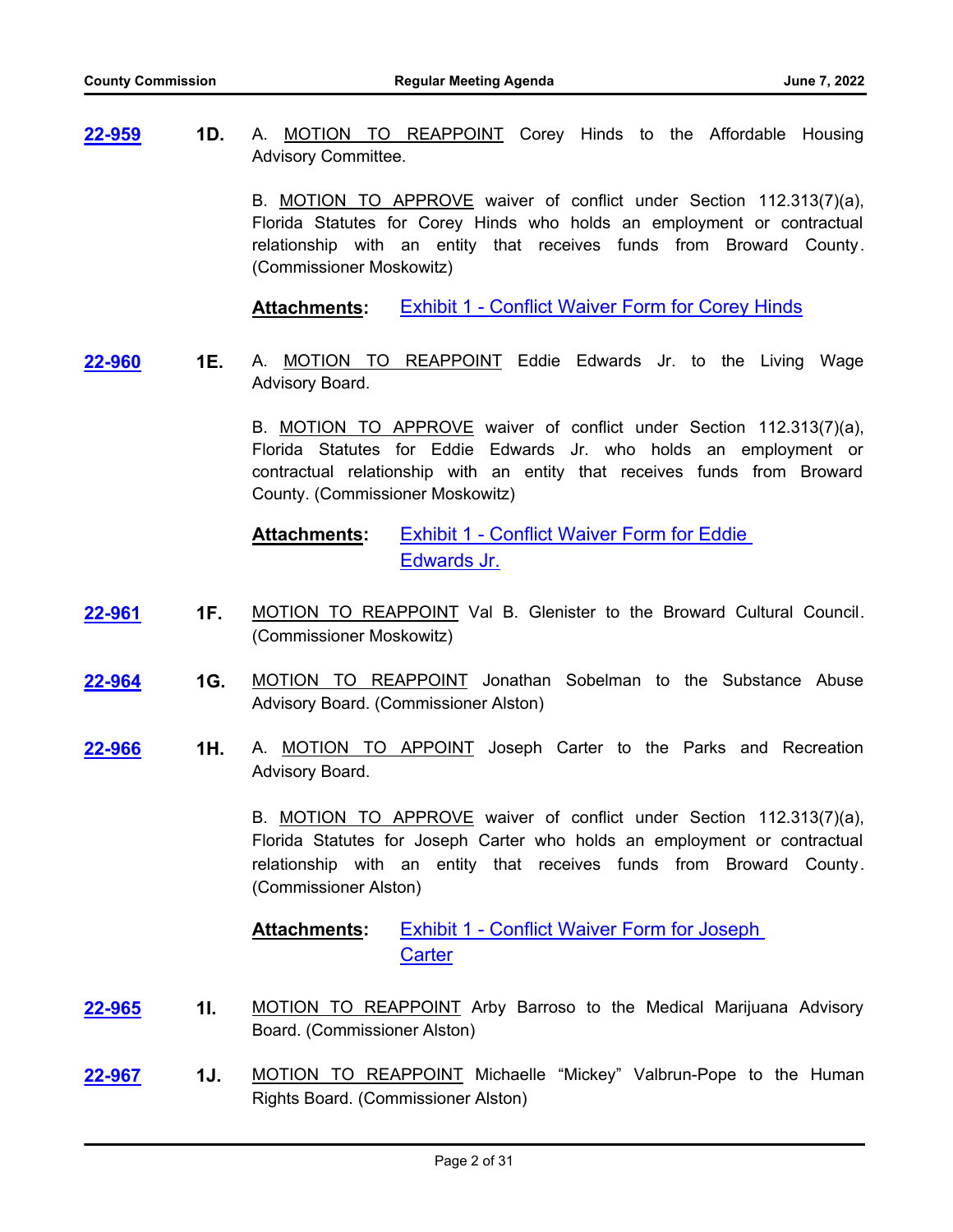| <b>County Commission</b> |                                                                                                                                                                                                                                | <b>Regular Meeting Agenda</b><br>June 7, 2022                                                                                                    |  |
|--------------------------|--------------------------------------------------------------------------------------------------------------------------------------------------------------------------------------------------------------------------------|--------------------------------------------------------------------------------------------------------------------------------------------------|--|
| <u>22-968</u>            | 1K.                                                                                                                                                                                                                            | <b>MOTION TO APPOINT Kelvin G Haynes to the Marine Advisory Committee.</b><br>(Commissioner Alston)                                              |  |
| 22-969                   | 1L.                                                                                                                                                                                                                            | MOTION TO REAPPOINT Phillip Kim to the Bicycling and Pedestrian<br>Advisory Committee. (Commissioner Alston)                                     |  |
| <u>22-971</u>            | 1M.                                                                                                                                                                                                                            | MOTION TO<br>APPOINT<br>Maximiliano<br>Goldstein<br><b>Bicycling</b><br>to<br>the<br>and<br>Pedestrian Advisory Committee. (Commissioner Geller) |  |
| 22-1001                  | 1N.                                                                                                                                                                                                                            | MOTION TO REAPPOINT Lisa Feinstein to the Animal Care Advisory<br>Committee. (Commissioner Alston)                                               |  |
|                          |                                                                                                                                                                                                                                | <b>Additional Information - Agenda Item</b><br><b>Attachments:</b>                                                                               |  |
| 22-1002                  | 10.                                                                                                                                                                                                                            | MOTION TO REAPPOINT Douglas G. Beals to the<br>Marine<br>Advisory<br>Committee. (Commissioner Alston)                                            |  |
| 22-1015                  | 1P.                                                                                                                                                                                                                            | MOTION TO REAPPOINT Keith A. Abel to the Consumer Protection Board.<br>(Commissioner Moskowitz)                                                  |  |
|                          |                                                                                                                                                                                                                                | <b>Additional Information - Agenda Item</b><br><b>Attachments:</b>                                                                               |  |
| 1Q.<br>22-1017           |                                                                                                                                                                                                                                | A. MOTION TO APPOINT Janice S. Hayes to the Affordable Housing<br>Advisory Committee in the category "home building labor representative."       |  |
|                          | B. MOTION TO APPROVE waiver of conflict under Section 112.313(7)(a),<br>Florida Statutes for Janice S. Hayes who holds an employment or<br>contractual relationship with an entity that receives funds from Broward<br>County. |                                                                                                                                                  |  |
|                          |                                                                                                                                                                                                                                | <b>Additional Information - Agenda Item and</b><br><b>Attachments:</b><br><b>Conflict Waiver</b>                                                 |  |

# **PUBLIC WORKS DEPARTMENT**

# **CONSTRUCTION MANAGEMENT DIVISION**

- **2.** A. MOTION TO APPROVE First Amendment to the Agreement between Broward County and Cartaya and Associates Architects, P.A. for Architectural and Engineering Services for Works of a Specified Nature, RFP No. R2111778P1, increasing the Director of Purchasing award authority from \$200,000 to \$500,000 per work authorization; and authorize the Mayor and Clerk to execute same. **[22-833](http://broward.legistar.com/gateway.aspx?m=l&id=/matter.aspx?key=10337)**
	- B. MOTION TO APPROVE First Amendment to the Agreement between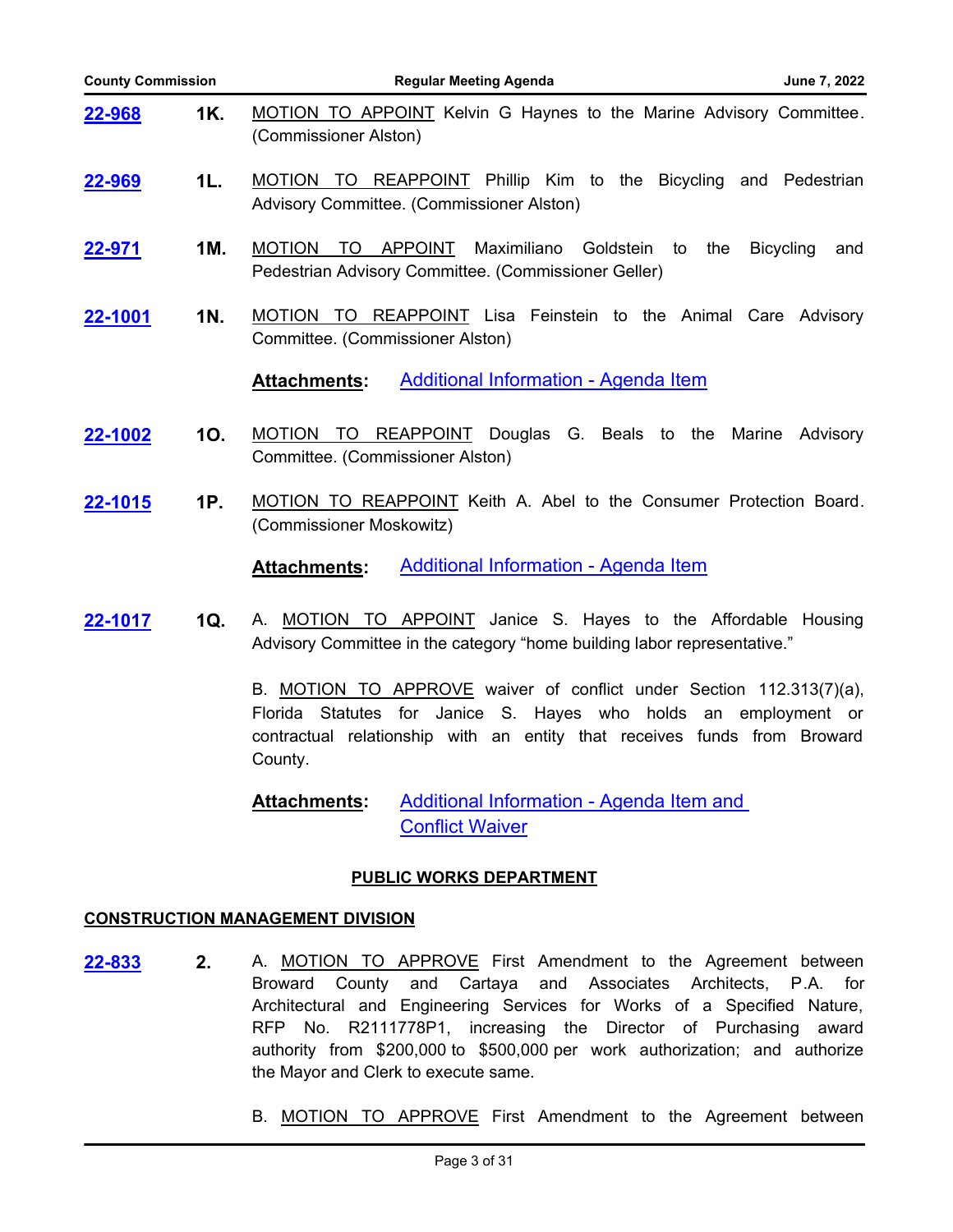Broward County and Synalovski Romanik Saye, LLC for Architectural and Engineering Services for Works of a Specified Nature, RFP No. R2111778P1 increasing the Director of Purchasing award authority from \$200,000 to \$500,000 per work authorization; and authorize the Mayor and Clerk to execute same.

## [Exhibit 1 - Cartaya First Amendment - Board Sig](http://broward.legistar.com/gateway.aspx?M=F&ID=171a0b52-bf58-4466-adf8-54cbc665b8c2.pdf) [Exhibit 2 - Synalovski Romanik Saye First](http://broward.legistar.com/gateway.aspx?M=F&ID=a8a0b958-99e3-48a3-ac52-ab6aed610547.pdf)  Amendment - Board Sig **Attachments:**

**3.** MOTION TO APPROVE First Amendment to Work Authorization No. 09CMD for West Regional Clerk of Courts Phase II remodel project, in accordance with the Agreement between Broward County and CPZ Architects, Inc. for Comprehensive Professional Architectural and Engineering Consultant Services, Request for Proposal No. R1362601P1; and authorize the Mayor and Clerk to execute same. **(Commission District 5) [22-895](http://broward.legistar.com/gateway.aspx?m=l&id=/matter.aspx?key=10399)**

# [Exhibit 1 - CBE Memo for Amendment to WA#](http://broward.legistar.com/gateway.aspx?M=F&ID=b0ded2ba-f8b9-4e9c-85d6-61d7841f3db7.pdf)  09CMD - R1362601P1 Exhibit 2 - CPZ Amend 01\_WRCH Phase2\_2022.05.18 **Attachments:**

# **HIGHWAY AND BRIDGE MAINTENANCE DIVISION**

- **4.** MOTION TO APPROVE Amendment No. 1 to Work Authorization No. 023-RS&H under the Agreement between Broward County and RS&H, Inc. for Continuing Engineering Services for Transportation and General Civil Engineering Projects (RFP No. PNC2114364P1) to provide additional consultant services for transportation improvement projects within Broward County, in the maximum not-to-exceed amount of \$324,342, increasing the cost to the County from a maximum not-to-exceed amount \$349,811 to \$674,154; and authorizing the Mayor and Clerk to execute same. **[22-892](http://broward.legistar.com/gateway.aspx?m=l&id=/matter.aspx?key=10396)**
	- [Exhibit 1 Amendment No. 1](http://broward.legistar.com/gateway.aspx?M=F&ID=6dc1c5c0-0f72-434d-becd-ea8f390a8e4f.pdf) [Exhibit 2 - Work Authorization No. 23](http://broward.legistar.com/gateway.aspx?M=F&ID=e58a88eb-b2d3-47cb-920a-57280729f523.pdf) [Exhibit 3 - CBE Evaluation](http://broward.legistar.com/gateway.aspx?M=F&ID=8a5d60bd-18f3-4c36-b90e-b25e86ecb66e.pdf) **Attachments:**

# **HIGHWAY CONSTRUCTION AND ENGINEERING DIVISION**

**5.** MOTION TO APPROVE Release and Indemnification Agreement, Permission to Enter Property, between Broward County and the Florida East Coast Railway, L.L.C. for traffic signal system improvements on Johnson Street intersections at Dixie Highway, Florida East Coast Railway **[22-607](http://broward.legistar.com/gateway.aspx?m=l&id=/matter.aspx?key=10110)**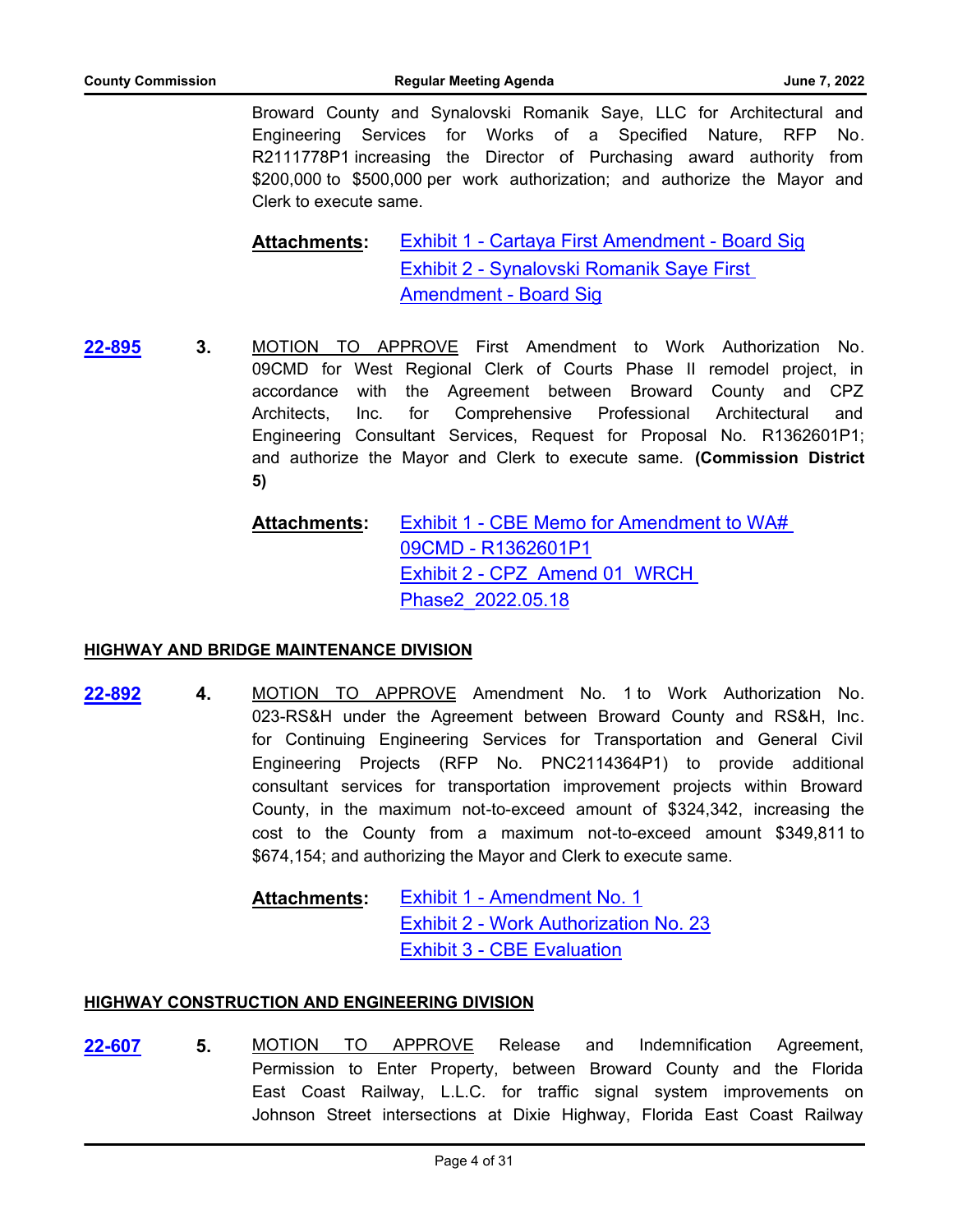and N 21st Avenue in the City of Hollywood, at an estimated cost of \$43,518 to the County; and authorize Mayor and Clerk to execute same. **(Commission District 6)**

**Attachments:** [Exhibit 1 - Agreement](http://broward.legistar.com/gateway.aspx?M=F&ID=d5c1ad4f-c483-4578-bdd7-7baa0b9643f8.pdf)

# **WATER AND WASTEWATER ENGINEERING DIVISION**

**6.** MOTION TO ADOPT Resolution accepting a utility easement executed by IDI Logistics, LLC, located on NW 33rd Street in the City of Pompano Beach; and authorize recordation of same. **(Commission District 2) [22-770](http://broward.legistar.com/gateway.aspx?m=l&id=/matter.aspx?key=10274)**

> [Exhibit 1 - Resolution Accepting Easement - IDI](http://broward.legistar.com/gateway.aspx?M=F&ID=5a927da4-5108-42e0-aab2-1f0e1f800040.pdf)  Logistics LLC - Pompano Beach [Exhibit 2 - IDI LOGISTICS LOCATION MAP](http://broward.legistar.com/gateway.aspx?M=F&ID=08344f93-f029-4a8a-8478-11d7085e1325.pdf) **Attachments:**

- **7.** MOTION TO ADOPT Resolution accepting a utility easement executed by John M. Malcolm, as Trustee under the John M. Malcolm Trust U/I/D December 13, 2000, located on the south side of NW 33rd Street in the City of Pompano Beach; and authorize recordation of same. **(Commission District 2) [22-772](http://broward.legistar.com/gateway.aspx?m=l&id=/matter.aspx?key=10276)**
	- [Exhibit 1 Resolution Accepting Easement](http://broward.legistar.com/gateway.aspx?M=F&ID=e82fa11b-a2fc-41c1-a614-410c3345d05f.pdf)  John M Malcolm - Pompano Beach [Exhibit 2 - JOHN M MALCOLM LOCATION MAP](http://broward.legistar.com/gateway.aspx?M=F&ID=92b27052-f9ca-414e-af5b-c1cc1e09cdc3.pdf) **Attachments:**

# **HUMAN SERVICES DEPARTMENT**

# **BROWARD ADDICTION RECOVERY CENTER DIVISION**

**8.** MOTION TO AUTHORIZE County Administrator to execute Contract No. 34346-22, subject to review for legal sufficiency by the Office of the County Attorney, between Broward Behavioral Health Coalition Inc. ("BBHC") and Broward County, in the budgeted amount of \$3,701,397 and a Broward County match contribution of \$522,793 for a total amount of \$4,224,190, and a potentially maximum amount of \$987,171 - in whole, in part, or not at all - in uncompensated units at BBHC's discretion, effective from July 1, 2022, to June 30, 2023, to provide community-based substance use disorder treatment services; authorize the County Administrator to execute amendments to the Contract, subject to review for legal sufficiency by the Office of the County Attorney, that do not impose additional financial obligations on the County beyond any match requirement; and authorize the County Administrator to take all necessary administrative and budgetary actions to implement the Contract. **[22-488](http://broward.legistar.com/gateway.aspx?m=l&id=/matter.aspx?key=9991)**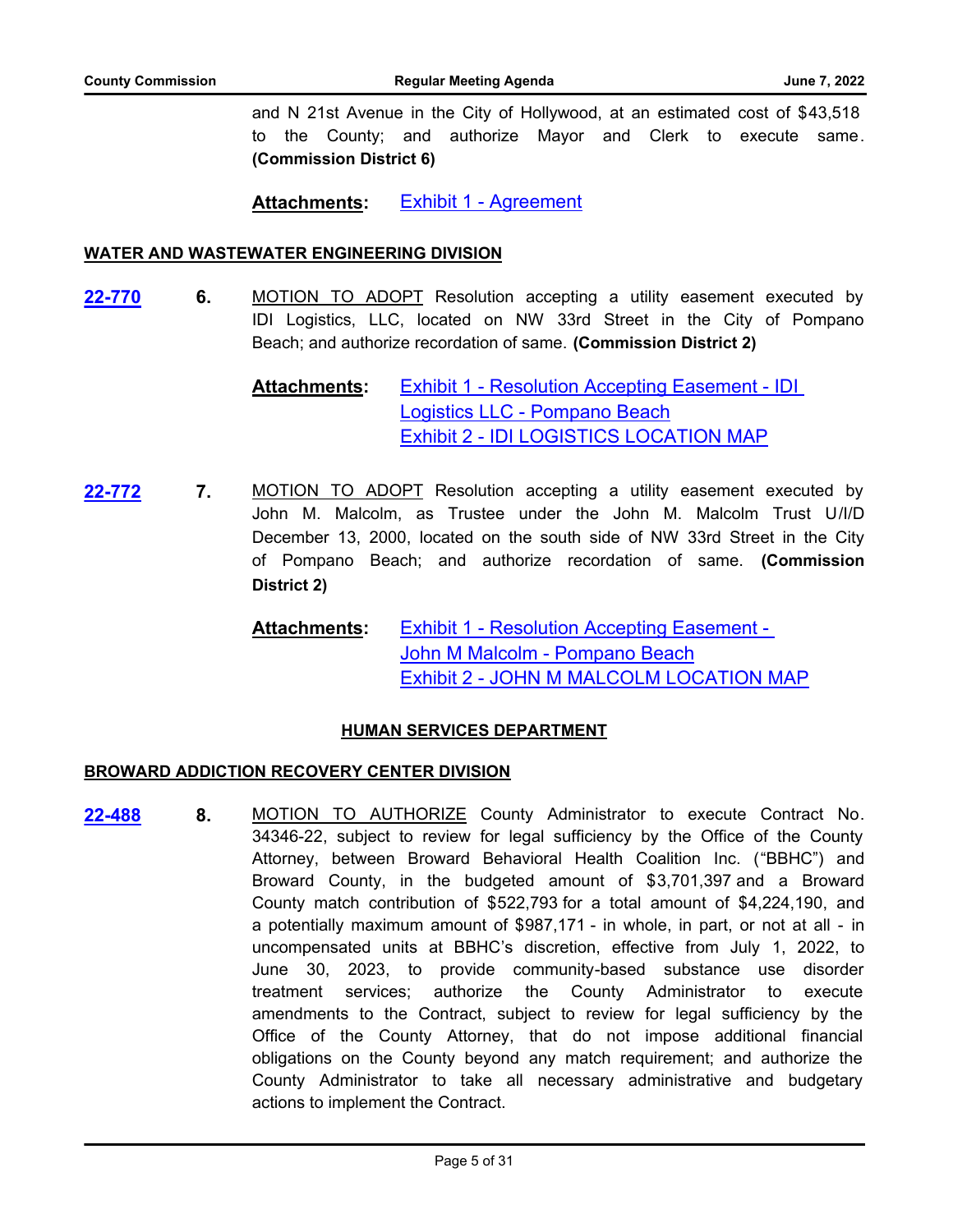-C. Established Commission Goal

# **COMMUNITY PARTNERSHIPS DIVISION**

**9.** A. MOTION TO ADOPT Resolution of the Board of County Commissioners of Broward County, Florida, authorizing appropriation and disbursement of Florida Department of Law Enforcement Edward Byrne Memorial Justice Assistance Grant funds to specified service providers in the amount of \$348,691 for Fiscal Year 2021-2022; approving a revised Byrne Grant Addendum; authorizing the County Administrator to execute amendments to existing agreements with specified service providers, subject to review for legal sufficiency by the Office of the County Attorney, and to take all necessary administrative and budgetary actions to implement the agreements as amended; and providing for severability and an effective date. **[22-515](http://broward.legistar.com/gateway.aspx?m=l&id=/matter.aspx?key=10018)**

> B. MOTION TO ADOPT budget Resolution within the Edward Byrne Grant Fund in the amount of \$348,691 for Fiscal Year 2021-2022, to purchase and install upgraded homeless shelter security surveillance equipment, provide a comprehensive array of integrated mental health and substance use disorder treatment services, and purchase updated equipment and accessories for street outreach services.

> C. MOTION TO APPROVE waivers of conflict under Section 112.313(7)(a), Florida Statutes, for the following Broward County advisory board members holding an employment or contractual relationship with an entity receiving funds for the performance of services under this agenda item:

- 1. Melida J. Akiti
- 2. Keith R. Cavanaugh
- 3. Chauniqua D. Kiffin
- 4. Valery V. Moreno
- 5. Candace M. Pineda
- 6. Peter P. Powers
- 7. Zulma Vanessa Quiles

Established Commission Goal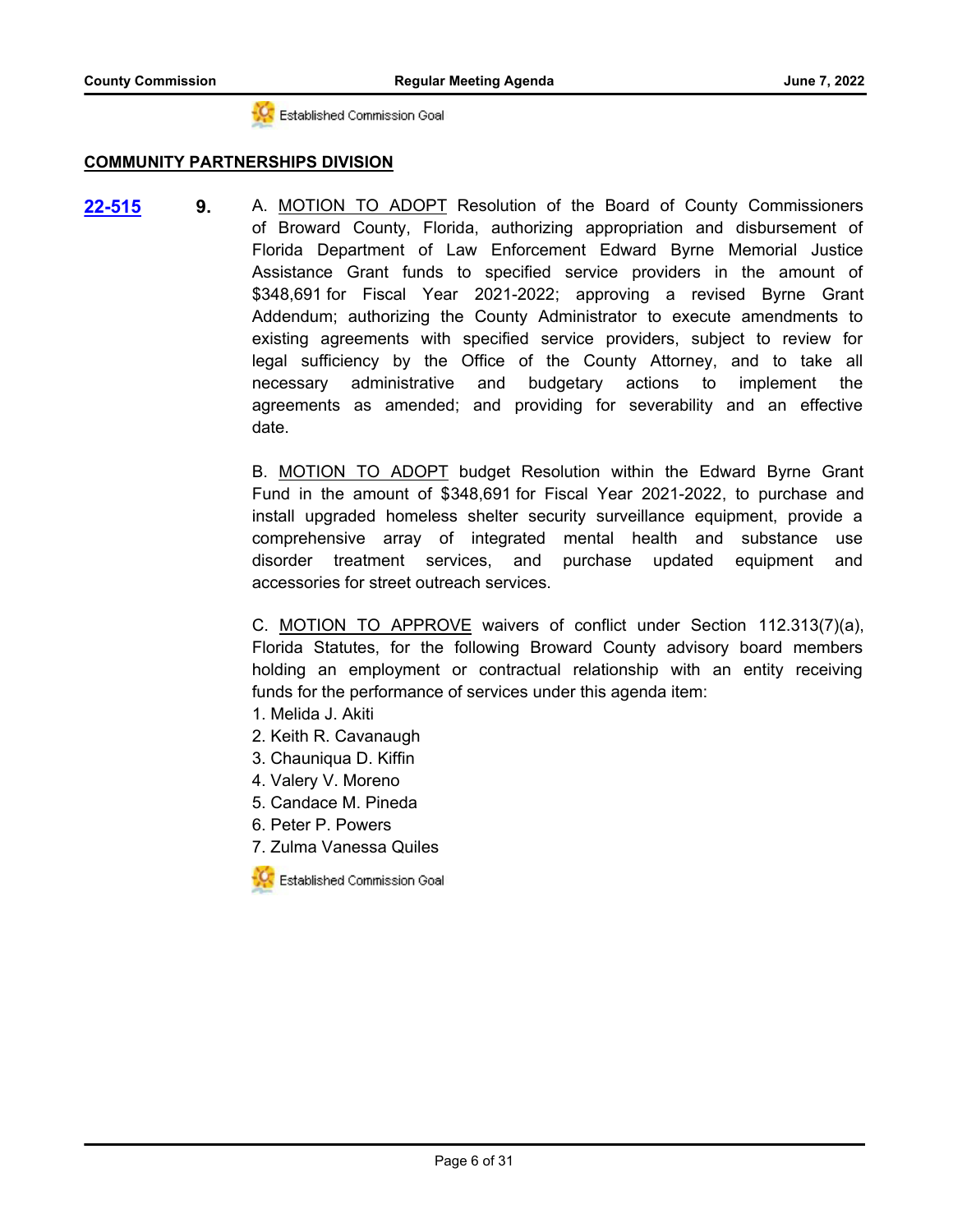| <b>County Commission</b> |                     | <b>Regular Meeting Agenda</b>                         | June 7, 2022 |
|--------------------------|---------------------|-------------------------------------------------------|--------------|
|                          | <b>Attachments:</b> | Exhibit 1 - Resolution with Attachments A and B       |              |
|                          |                     | <b>Exhibit 2 - Budget Resolution</b>                  |              |
|                          |                     | <b>Exhibit 3 - FDLE Notice of Award dated January</b> |              |
|                          |                     | 13, 2022 shelter security                             |              |
|                          |                     | <b>Exhibit 4 - FDLE Notice of Award dated March</b>   |              |
|                          |                     | 17, 2022 mental health                                |              |
|                          |                     | <b>Exhibit 5 - FDLE Notice of Award dated March</b>   |              |
|                          |                     | 17, 2022 street outreach                              |              |

# [Exhibit 6 - Conflict Waivers](http://broward.legistar.com/gateway.aspx?M=F&ID=24c1000b-2c13-432f-9b77-079111dce9cc.pdf)

# **CRISIS INTERVENTION AND SUPPORT DIVISION**

**10.** A. MOTION TO APPROVE Contract No. 20178-22 between Broward Behavioral Health Coalition Inc. ("BBHC") and Broward County in the amount of \$916,667 (\$316,667 state grant award, \$480,000 County grant cash match, and \$120,000 in-kind match), effective retroactively from May 1, 2022, through June 30, 2025, to provide recovery and support services through the Broward Youth Reentry Program ("BYRP") to youth and young adults with mental illness, substance use disorders, or co-occurring disorders who are in or at risk of being adjudicated to the Department of Juvenile Justice ("DJJ") residential commitment programs; authorize the Mayor and Clerk to execute same; authorize the County Administrator to execute amendments to the Contract, subject to review for legal sufficiency by the Office of the County Attorney, that do not impose additional financial obligations on the County beyond any match requirement; and authorize the County Administrator to take all necessary administrative and budgetary actions to implement the Contract. **[22-728](http://broward.legistar.com/gateway.aspx?m=l&id=/matter.aspx?key=10232)**

> B. MOTION TO ADOPT budget Resolution within the Crisis Intervention Fund to appropriate revenue from BBHC in the amount of \$796,667 (\$316,667 state grant award and \$480,000 County grant cash match) to provide recovery and support services to youth and young adults with mental illness, substance use disorders or co-occurring disorders who are in or at risk of being adjudicated to DJJ residential commitment programs.

> C. MOTION TO APPROVE one new grant position within BYRP to assist in providing recovery and support services to youth and young adults in the program. This position will expire at the conclusion of the grant.

**CC** Established Commission Goal

[Exhibit 1 - BBHC-CISD-20178-22 FY 22-25](http://broward.legistar.com/gateway.aspx?M=F&ID=d12994a2-18d5-4c9d-bd3e-9ab9226763d2.pdf) [Exhibit 2 - Budget Resolution](http://broward.legistar.com/gateway.aspx?M=F&ID=99091845-ab62-4724-bb28-e4e7a7822287.pdf) **Attachments:**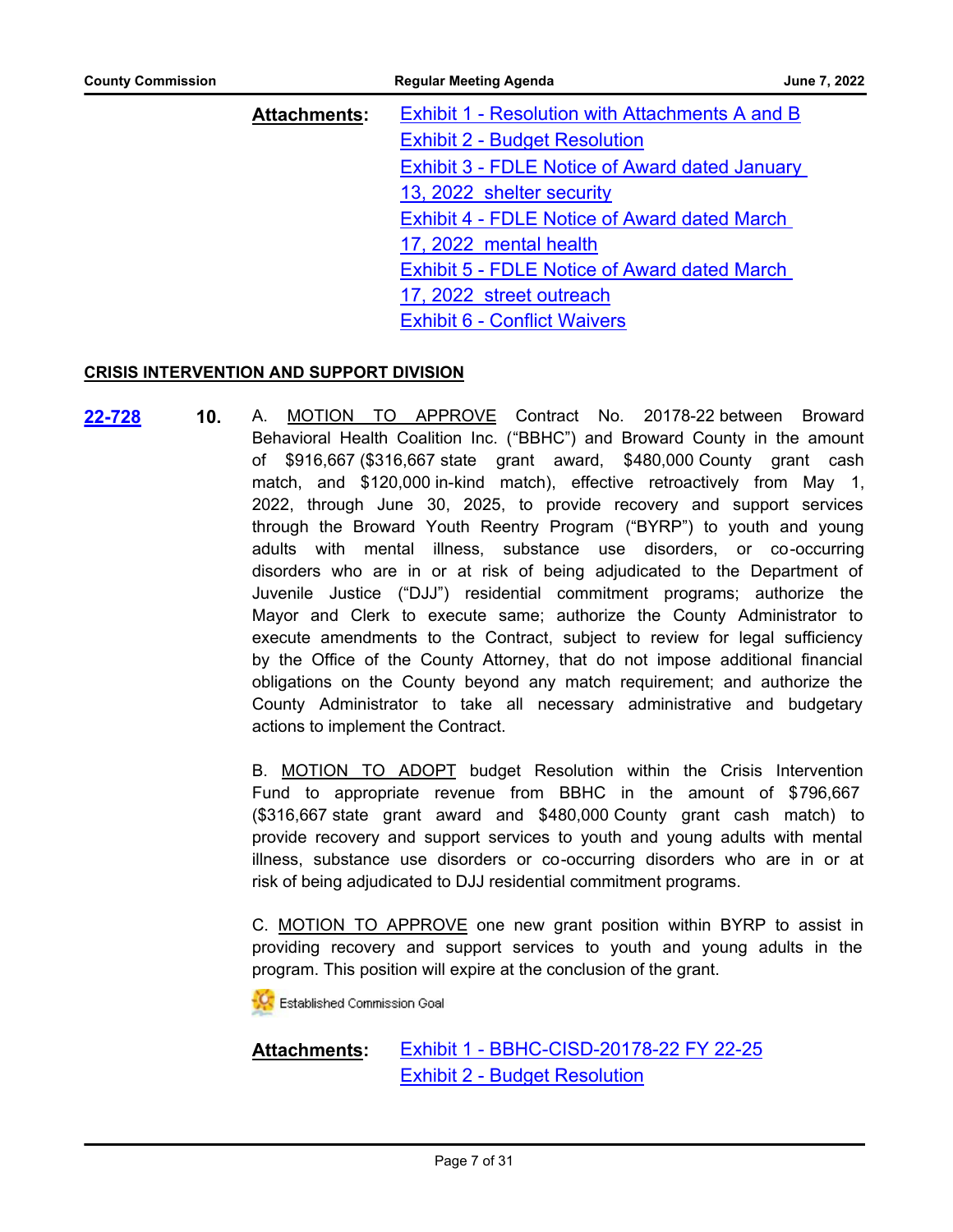| County Commission |  |
|-------------------|--|
|                   |  |

**11.** MOTION TO APPROVE Agreement No. BWF14 between the State of Florida, Department of Health, Broward County Health Department ("BCHD"), and Broward County effective October 1, 2022 through September 30, 2025, to provide sexually transmitted infections and human immunodeficiency virus testing, and non-occupational post exposure prophylaxis treatment to sexual assault victims; authorize the Mayor and Clerk to execute same; authorize the County Administrator to execute amendments to the Agreement, subject to review for legal sufficiency by the Office of the County Attorney, that do not impose additional financial obligations on the County; authorize the County Administrator to renew the Agreement under substantially the same terms and conditions, subject to review for legal sufficiency by the Office of the County Attorney; and authorize the County Administrator to take all necessary administrative and budgetary actions to implement the Agreement. **[22-739](http://broward.legistar.com/gateway.aspx?m=l&id=/matter.aspx?key=10243)**

Established Commission Goal

**Attachments:**

Exhibit 1 - [BCHD-NJCC-SpecimenTesting-BWF14](http://broward.legistar.com/gateway.aspx?M=F&ID=3e6bb14b-8a7a-4226-b576-71bbbb95a0dd.pdf)

# **ELDERLY AND VETERANS SERVICES DIVISION**

**12.** A. MOTION TO APPROVE First Amendment to Agreement No. JZ021-15-2022 between the Areawide Council on Aging of Broward County, Inc., and Broward County, effective upon the date fully executed by both parties through June 30, 2022, increasing Contract amount by \$648,630, from \$829,181 to \$1,477,811; authorize the Mayor and Clerk to execute same; and authorize the County Administrator to take all necessary administrative and budgetary actions to implement the Agreement as amended. **[22-494](http://broward.legistar.com/gateway.aspx?m=l&id=/matter.aspx?key=9997)**

> B. MOTION TO ADOPT budget Resolution within the ADI Grant Fund 80730 increasing appropriated revenue in the amount of \$658,630 for services to clients afflicted with Alzheimer's disease and other forms of dementia, and their caregivers, of which \$648,630 are grant funds and \$10,000 is client copayment revenue.

Established Commission Goal

#### [Exhibit 1 - BCEVS JZ021-15-2022-A1](http://broward.legistar.com/gateway.aspx?M=F&ID=fe1d1bd5-4bbf-48bc-a50e-e17c303425ac.pdf) [Exhibit 2 - Budget Resolution-ADI-A1](http://broward.legistar.com/gateway.aspx?M=F&ID=d829bac8-52b3-4ec0-9b8d-8f47a1c068c8.pdf) **Attachments:**

**13.** MOTION TO APPROVE Memorandum of Agreement between the Florida Department of Veterans' Affairs and Broward County, effective upon the date fully executed by both parties, to authorize Broward County the use of the VetraSpec technology to manage its veterans' case files and records; **[22-555](http://broward.legistar.com/gateway.aspx?m=l&id=/matter.aspx?key=10058)**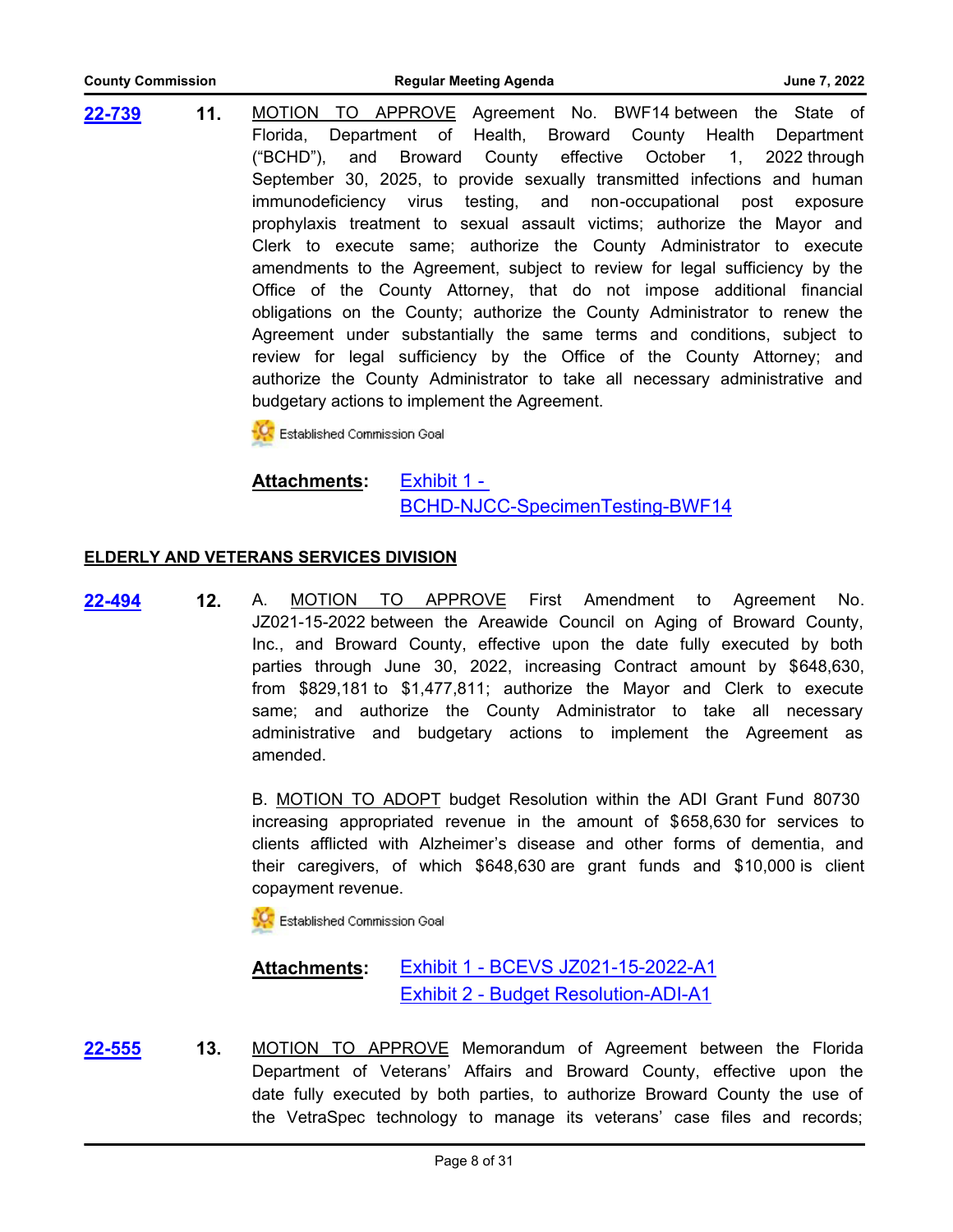authorize the Mayor and Clerk to execute same; and authorize County Administrator to take all necessary administrative and budgetary actions to implement the Memorandum of Agreement.

Established Commission Goal

**Attachments:** [Exhibit1 - FDVA-MOA VetraSpec-FY21-22](http://broward.legistar.com/gateway.aspx?M=F&ID=2f223554-fbc3-4265-ac89-3214feafb92d.pdf)

**14.** MOTION TO AUTHORIZE County Administrator to execute Agreement No. 34345-22, subject to review for legal sufficiency by the Office of the County Attorney, between Broward Behavioral Health Coalition Inc. ("BBHC") and Broward County, in the budgeted amount of \$333,076 and a Broward County match contribution of \$3,857 for a total of \$336,933, and potentially a maximum amount of \$399,691 - in whole, in part, or not at all - in uncompensated units at BBHC's discretion, effective from July 1, 2022 to June 30, 2023, providing community-based adult mental health services to eligible Broward County seniors; authorize the County Administrator to execute amendments to the Agreement, subject to review for legal sufficiency by the Office of the County Attorney, that do not impose additional financial obligations on the County beyond any match requirement; and authorize the County Administrator to take all necessary administrative and budgetary actions to implement the grant Agreement. **[22-898](http://broward.legistar.com/gateway.aspx?m=l&id=/matter.aspx?key=10402)**

**CC** Established Commission Goal

# **PORT EVERGLADES DEPARTMENT**

**15.** MOTION TO APPROVE Third Amendment to Petroleum Transfer Facilities License Agreement between Broward County and South Florida Petroleum Services LLC, to transfer the responsibility for annual and semiannual fire suppression system inspections for dockside petroleum transfer facilities at Port Everglades, with the County retaining the obligation for payment; and authorize the Mayor and Clerk to execute same. **[22-536](http://broward.legistar.com/gateway.aspx?m=l&id=/matter.aspx?key=10039)**

> [Exhibit 1 - Third Amendment to SFPS](http://broward.legistar.com/gateway.aspx?M=F&ID=03463c65-2be2-43d0-a879-88786de1b1fd.pdf)  Agreement **Attachments:**

# **OFFICE OF ECONOMIC AND SMALL BUSINESS DEVELOPMENT**

**16.** A. MOTION TO APPROVE Greater Fort Lauderdale Alliance (hereinafter referred to as the "Alliance") Proposed Business Plan for Fiscal Year 2023 pursuant to the agreement between Broward County and the Alliance. **[22-926](http://broward.legistar.com/gateway.aspx?m=l&id=/matter.aspx?key=10430)**

> B. MOTION TO APPROVE Greater Fort Lauderdale Alliance (hereinafter referred to as the "Alliance") Fiscal Year 2022 quarterly performance report, for the period from January 1, 2022 through March 31, 2022, pursuant to the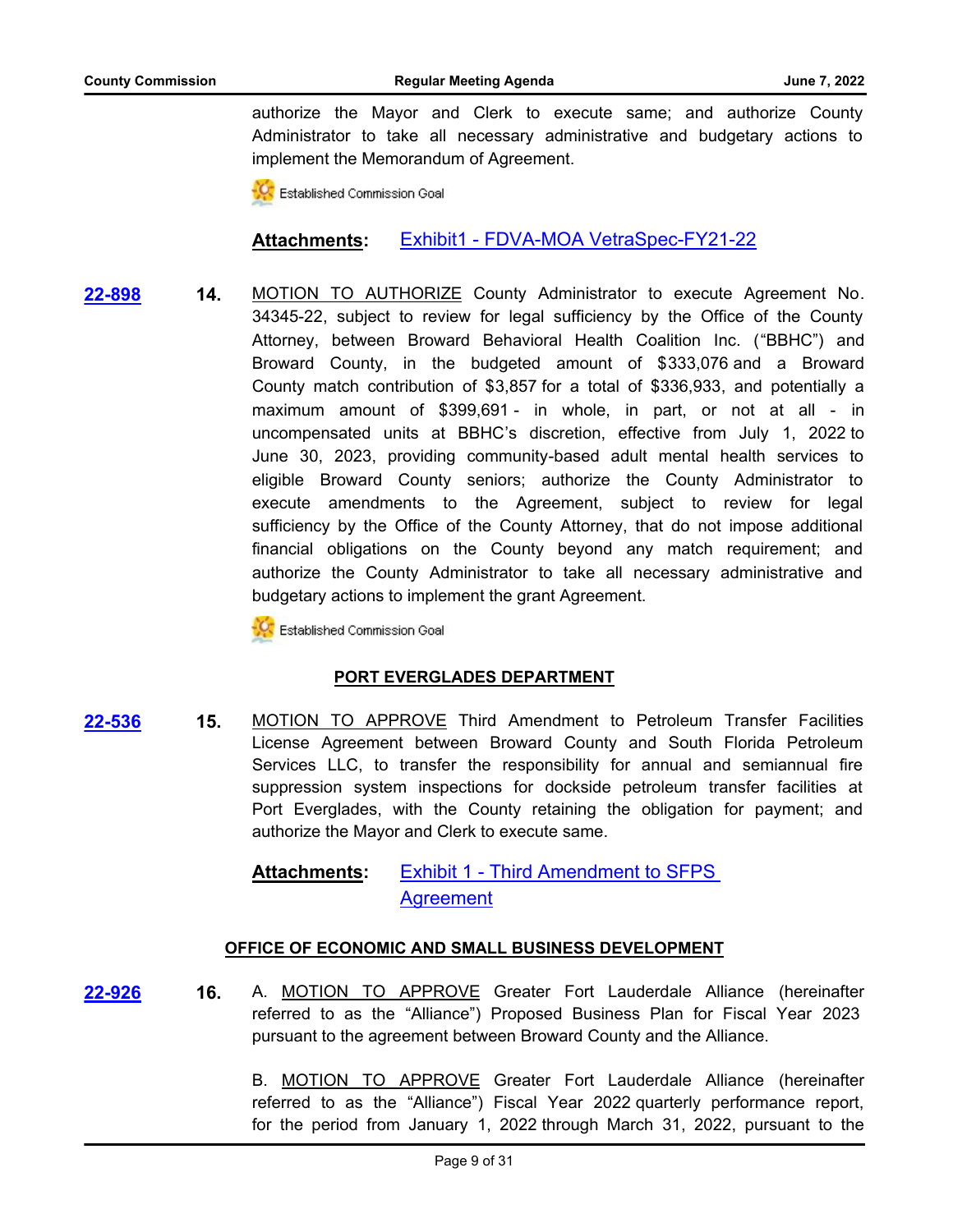## Agreement between Broward County and the Alliance.

Established Commission Goal

[Exhibit 1 - Proposed Business Plan for 2023](http://broward.legistar.com/gateway.aspx?M=F&ID=5330ae42-a648-467b-8206-80069257630e.pdf)  ADA compliant Exhibit 2 - Q2 FY22 Report Greater Fort [Lauderdale Alliance with Approved OESBD](http://broward.legistar.com/gateway.aspx?M=F&ID=9a24c62c-8460-4c88-b42a-e56221816785.pdf)  Revision 5.19\_MF [Exhibit 3 - OESBD Memo Alliance 2nd Quarter](http://broward.legistar.com/gateway.aspx?M=F&ID=0f713795-79d8-4804-824d-0097833a45c7.pdf)  FY 22 Report\_MF **Attachments:**

# **REGIONAL EMERGENCY SERVICES AND COMMUNICATIONS**

## **EMERGENCY MANAGEMENT**

**17.** MOTION TO AUTHORIZE County Administrator to execute contracts, amendments, work authorizations, grant applications, grant awards, and other legal documents, not to exceed the approved budget for hurricane or other disaster planning and subject to approval as to legal sufficiency by the County Attorney's Office, related to preparation and response efforts associated with disasters during the 2022 Calendar Year and for which there is insufficient lead time to bring the items to the Broward County Board of County Commissioners ("Board"), provided that an item be placed on the next available Board agenda to notify the Board of any such action; and to take the necessary administrative and budgetary actions to implement the documents. **[22-894](http://broward.legistar.com/gateway.aspx?m=l&id=/matter.aspx?key=10398)**

# **COUNTY ATTORNEY**

- **18.** MOTION TO APPROVE settlement, including costs and attorney's fees, in the case of *Elvis Carranza vs. Broward County,* 17th Judicial Circuit Court Case No.: CACE20-002235 (05). **[22-876](http://broward.legistar.com/gateway.aspx?m=l&id=/matter.aspx?key=10380)**
- **19.** MOTION TO APPROVE settlement, including costs and attorney's fees, in the case of *Broward County vs. Andrey Luis Beltran Sokolov, et al.*, 17th Judicial Circuit Court Case No.: CACE19-014436 (18). **[22-900](http://broward.legistar.com/gateway.aspx?m=l&id=/matter.aspx?key=10404)**
- **20.** A. MOTION TO ADOPT Resolution, the title of which is as follows: **[22-942](http://broward.legistar.com/gateway.aspx?m=l&id=/matter.aspx?key=10446)**

A RESOLUTION OF THE BOARD OF COUNTY COMMISSIONERS OF BROWARD COUNTY, FLORIDA, AUTHORIZING THE ASSESSMENT OF LIENS PURSUANT TO SECTION 153.67, FLORIDA STATUTES, AND SECTION 34-9 OF THE BROWARD COUNTY CODE OF ORDINANCES, AGAINST THE AFFECTED PARCELS AND PROPERTIES FOR UNPAID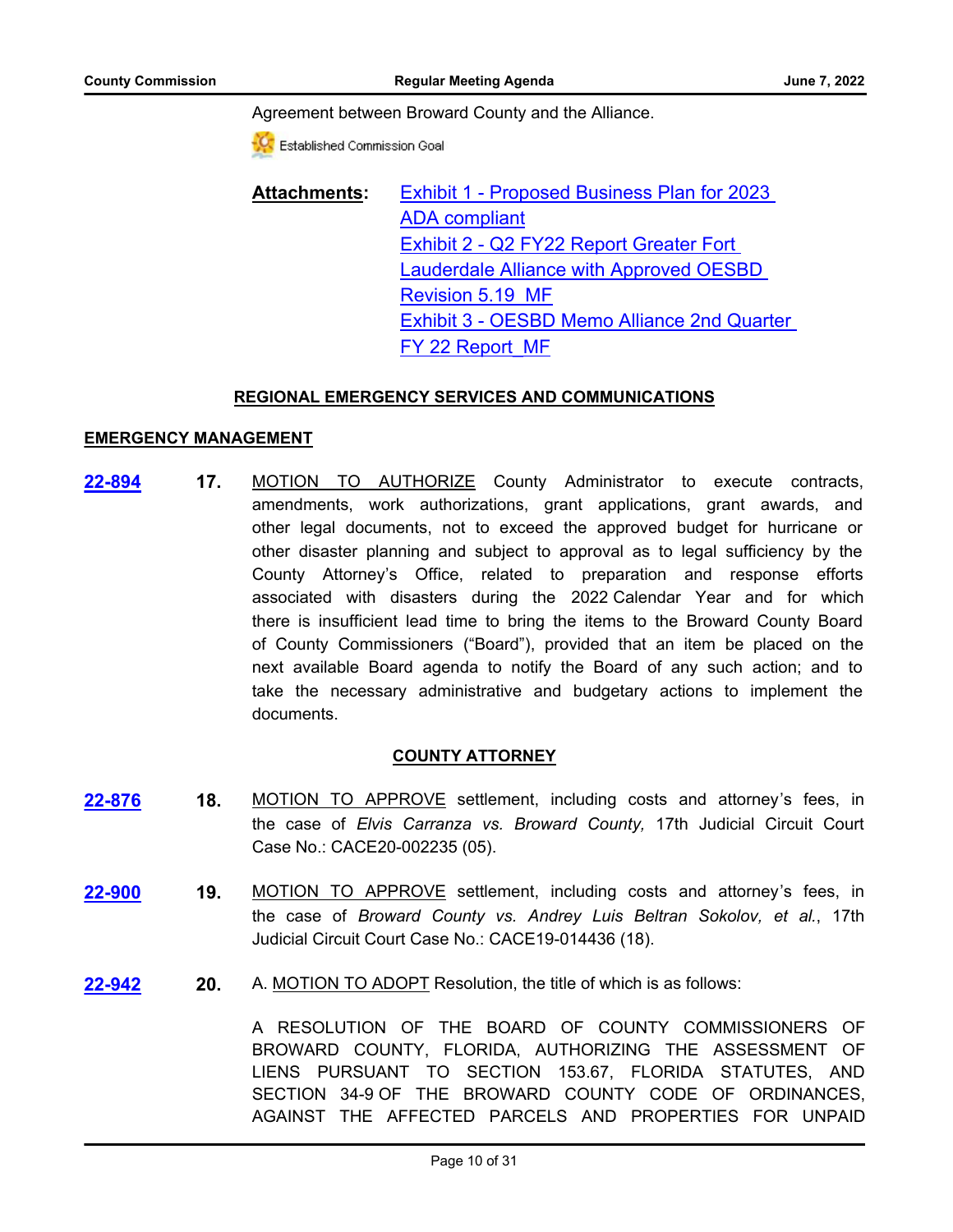WATER AND WASTEWATER ACCOUNTS; AND PROVIDING FOR SEVERABILITY AND AN EFFECTIVE DATE.

B. MOTION TO AUTHORIZE Office of the County Attorney to take all legal steps necessary on behalf of Broward County to recover all amounts owed to the County for unpaid water and wastewater service charges, together with costs, interest, and attorneys' fees, including negotiating, approving, and executing settlement agreements, subject to approval by the County Administrator of any compromise that exceeds \$25,000; and to authorize the County Administrator to approve settlements of delinquent accounts for any amount where the compromise exceeds \$25,000 and the property owner consents to connect the property to the County's water or wastewater system, as applicable.

#### [Exhibit 1 - Copy of Proposed Resolution](http://broward.legistar.com/gateway.aspx?M=F&ID=dda1cbf6-84cd-437e-8837-41fe74e6b616.pdf) [Additional Material - Information](http://broward.legistar.com/gateway.aspx?M=F&ID=e8eb4850-5e25-449d-9a4f-d4c7cde5344c.pdf) **Attachments:**

# **REQUEST TO SET FOR PUBLIC HEARING**

**21.** MOTION TO ADOPT Resolution providing for Fiscal Year 2023 non-ad valorem assessment rates for the Fire Municipal Service Taxing Unit (MSTU), to transmit the proposed rates to the Property Appraiser's Office for inclusion on the Notice of Proposed Property Taxes and to set the Public Hearing to adopt the non-ad valorem assessment for September 8, 2022, at 5:01 p.m. at the Broward County Governmental Center. **[22-838](http://broward.legistar.com/gateway.aspx?m=l&id=/matter.aspx?key=10342)**

**Attachments:** [Exhibit 1 - FY23 Fire Assessment](http://broward.legistar.com/gateway.aspx?M=F&ID=da411fb0-e149-43ec-81f0-edfcd68067f6.pdf)

# **RESILIENT ENVIRONMENT DEPARTMENT**

# **HOUSING FINANCE DIVISION**

**22.** MOTION TO APPROVE Line of Credit Agreement between Broward County (the "County") and the Southeast Florida Community Development Fund, Inc., a not-for-profit corporation organized under the laws of the State of Florida (the "Borrower") pursuant to which County is extending a revolving loan in an amount not to exceed \$1,000,000; for the purpose of financing the construction and/or equipping of single-family residential units in Broward County, Florida (the "Loan"); authorizing County Administrator to execute the Line of Credit Agreement in substantially the form attached as Exhibit 1, and related loan documents, each subject to approval as to form and legal sufficiency by the Office of the County Attorney; authorizing the County Administrator to take all necessary administrative and budgetary actions. **[22-720](http://broward.legistar.com/gateway.aspx?m=l&id=/matter.aspx?key=10224)**



**ICC** Established Commission Goal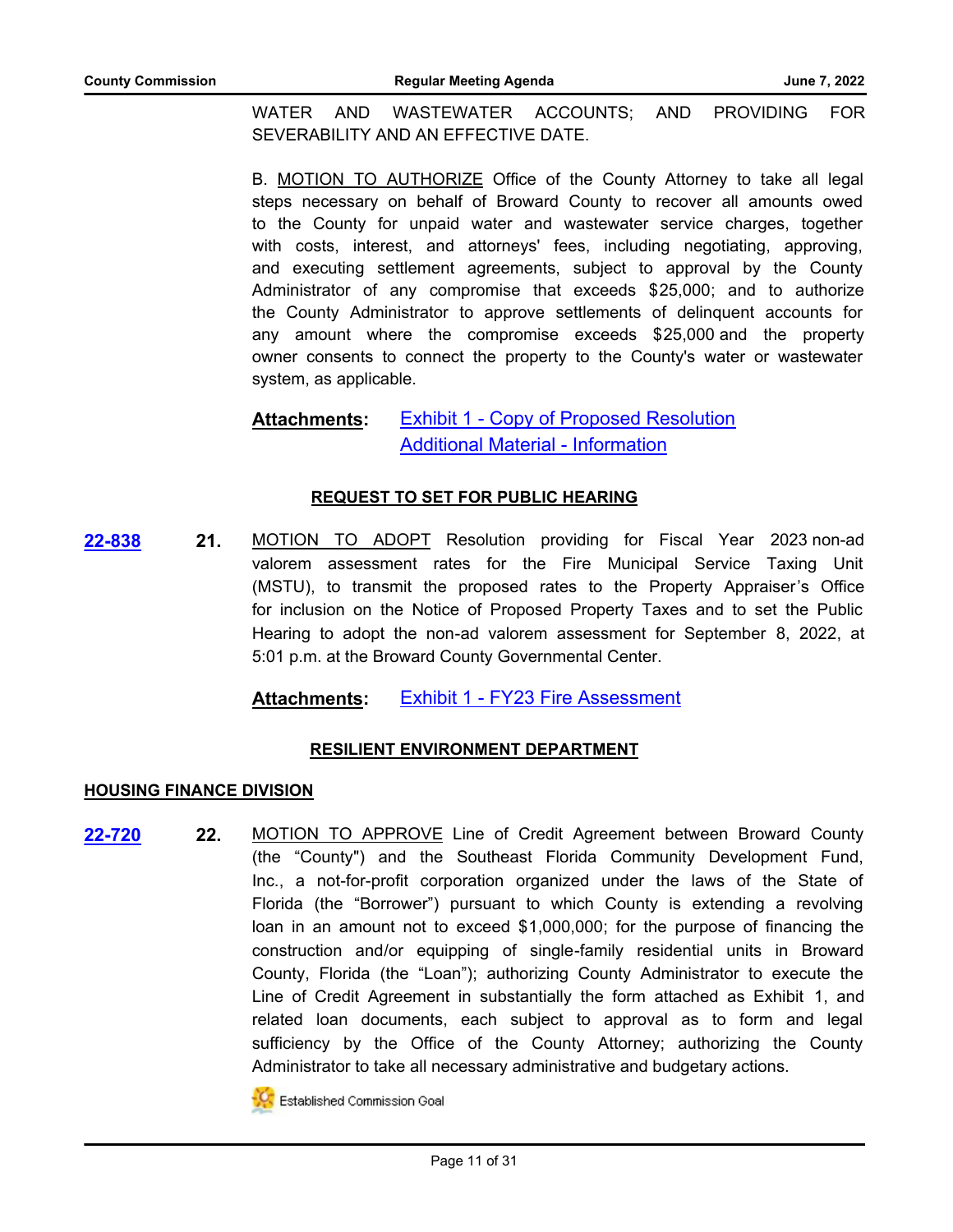# **Attachments:** [Exhibit 1 - SFCDFI Line of Credit Agreement](http://broward.legistar.com/gateway.aspx?M=F&ID=b192949c-3d6d-4f81-aade-13150986ce9e.pdf)

**23.** MOTION TO AUTHORIZE County Administrator to execute agreements, subject to approval as to legal sufficiency by the Office of the County Attorney, related to a \$14 million gap financing loan to Douglas Gardens IV (400 units, 20 of which are market rate, for seniors) in the City of Pembroke Pines, Florida, representing a consolidation of two previously approved projects, Douglas Gardens IV at \$5 million (DGIV) and Douglas Gardens VI at \$9 million (DGVI), into one project which will result in material benefits to the development; and authorizing the County Administrator to take the necessary administrative and budgetary actions. **(Commission District 7) [22-724](http://broward.legistar.com/gateway.aspx?m=l&id=/matter.aspx?key=10228)**

Established Commission Goal

# **Attachments:** [Exhibit 1 - Douglas Gardens Single Phase](http://broward.legistar.com/gateway.aspx?M=F&ID=49a1aa7c-2a89-4315-ae46-242e831220a6.pdf)

**24.** A. MOTION TO APROVE First Amendment to Agreement between Broward County and City of Hollywood providing for the administration of additional funds for the City's First Time Homebuyer Purchase Assistance (FTHPA) program, with an additional administration fee payable to the County in the amount of \$339,997, with a four-year term extension; authorizing the Mayor and Clerk to execute same; and authorizing the County Administrator to take necessary administrative and budgetary actions and to execute non-monetary amendments to the agreement, subject to approval as to legal sufficiency by the Office of the County Attorney. **[22-788](http://broward.legistar.com/gateway.aspx?m=l&id=/matter.aspx?key=10292)**

> B. MOTION TO ADOPT budget Resolution within the General Fund to appropriate unanticipated revenue in the amount of \$20,000 for the remainder of Fiscal Year 2022 for continued administration and implementation of the City of Hollywood's FTHPA program; and authorizing the County Administrator to take the necessary administrative and budgetary actions to allocate and implement subsequent partial awards in an amount not to exceed a total additional amount of \$339,997 for up to four years. **(Commission District 6)**

Established Commission Goal

## [Exhibit 1 - First Amendment Hollywood](http://broward.legistar.com/gateway.aspx?M=F&ID=bba8d293-eee6-4519-b5b7-a06d2da4dbf6.pdf)  Purchase Assistance - CAO [Exhibit 2 - Budget Resolution](http://broward.legistar.com/gateway.aspx?M=F&ID=f402346c-4279-4ed0-b973-42456d03c241.pdf) **Attachments:**

# **FINANCE AND ADMINISTRATIVE SERVICES DEPARTMENT**

## **ACCOUNTING DIVISION**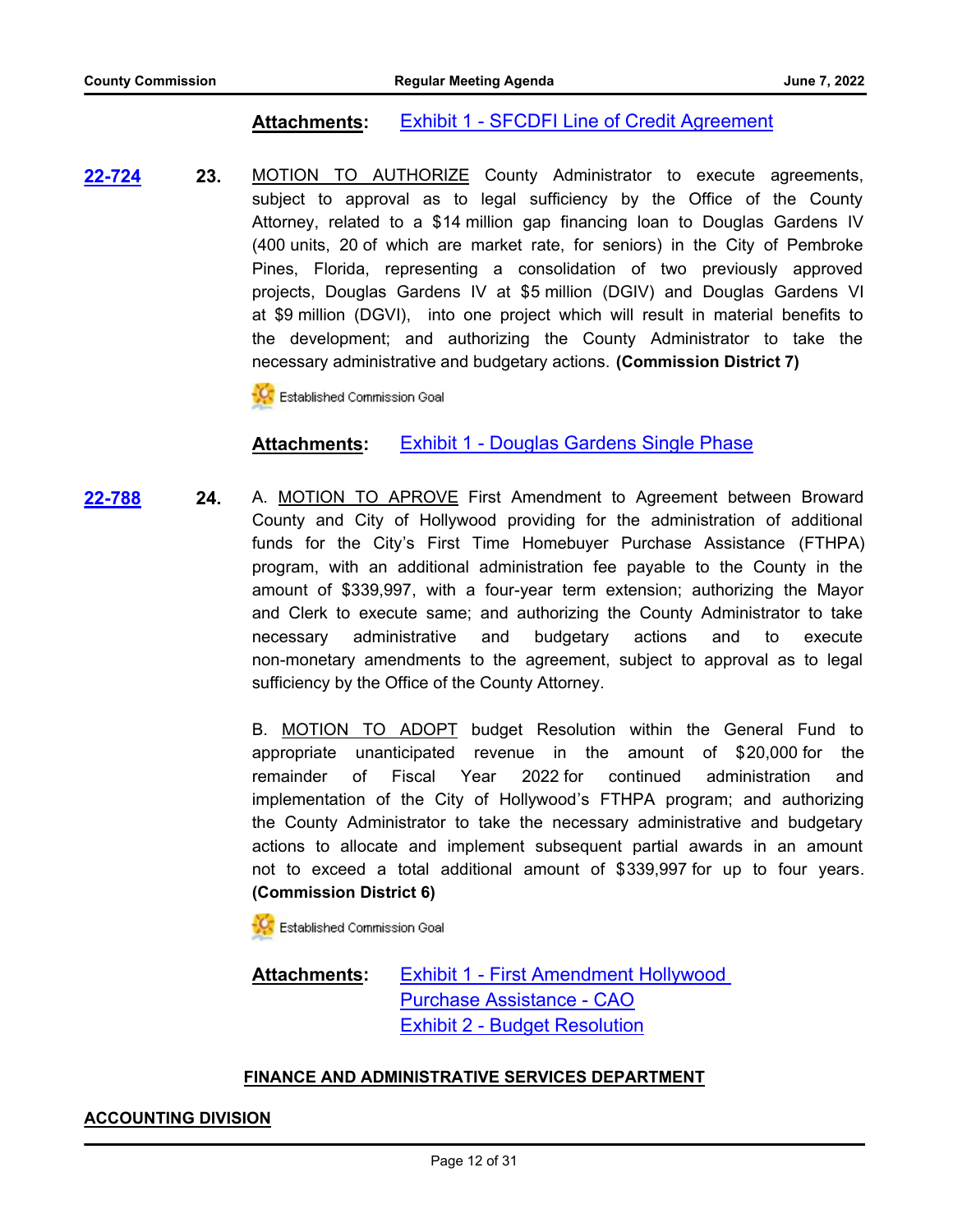**25.** MOTION TO FILE following Audit Reports and Examination Report: **[22-599](http://broward.legistar.com/gateway.aspx?m=l&id=/matter.aspx?key=10102)**

> A. North Regional Transmission, Treatment and Disposal System of Broward County, Florida, Schedule of Large User Reserve Capacity and Debt Service Allocation and Schedule of Large User Annual Adjustments, Fiscal Year ended September 30, 2021.

> B. Regional Raw Water System of Broward County, Florida, Schedule of Large User Annual Adjustments, Fiscal Year ended September 30, 2021.

> C. Broward County, Florida, Statement of County Funded Court-Related Functions, Section 29.0085, Florida Statutes, Fiscal Year ended September 30, 2021.

> D. Broward County, Florida, Landfill Management Escrow Account, Schedule of Activity and Balances, Fiscal Year ended September 30, 2021.

> E. Broward County, Florida, Transportation Department, Report of Independent Certified Public Accountants on Applying Agreed-Upon Procedures for Federal Funding Allocation Data (IAS-FFA), Fiscal Year ended September 30, 2021.

> F. Broward County Aviation Department, Report on Passenger Facility Charge Program in Accordance with the Passenger Facility Charge Audit Guide for Public Agencies, Fiscal Year ended September 30, 2021.

- [Exhibit 1 North Regional Schedules](http://broward.legistar.com/gateway.aspx?M=F&ID=1f39f987-86d3-4234-bdca-9cafb1e732cb.pdf) [Exhibit 2 - Regional Raw Water System](http://broward.legistar.com/gateway.aspx?M=F&ID=c52411bc-7b21-4ffd-adec-69059cf05671.pdf)  **Schedule** [Exhibit 3 - Statement of County Funded](http://broward.legistar.com/gateway.aspx?M=F&ID=5aa31be0-c172-4bd5-955a-f3b7f8a01b93.pdf)  Court-Related Functions Exhibit 4 - Landfill Management Escrow [Account, Schedule of Activity and Balances](http://broward.legistar.com/gateway.aspx?M=F&ID=12b52ba4-7188-4da5-b2e2-43a979b559ab.pdf) [Exhibit 5 - Report of Independent Accountants](http://broward.legistar.com/gateway.aspx?M=F&ID=15b1b3b8-80bc-43e6-a016-993ec341b2dc.pdf)  on Applying Agreed Upon Procedures [Exhibit 6 - Report on Passenger Facility Charge](http://broward.legistar.com/gateway.aspx?M=F&ID=b8aa7274-2c29-4d49-9f2c-64e3654ff91a.pdf)  Program **Attachments:**
- **26.** MOTION TO APPROVE travel for more than five County employees from the Libraries Division to attend the same non-local event. **[22-778](http://broward.legistar.com/gateway.aspx?m=l&id=/matter.aspx?key=10282)**

**Attachments:** [Exhibit 1 - Travel Memo dated April 25, 2022](http://broward.legistar.com/gateway.aspx?M=F&ID=fff890d5-df82-4f9e-8603-a1e75e7b1765.pdf)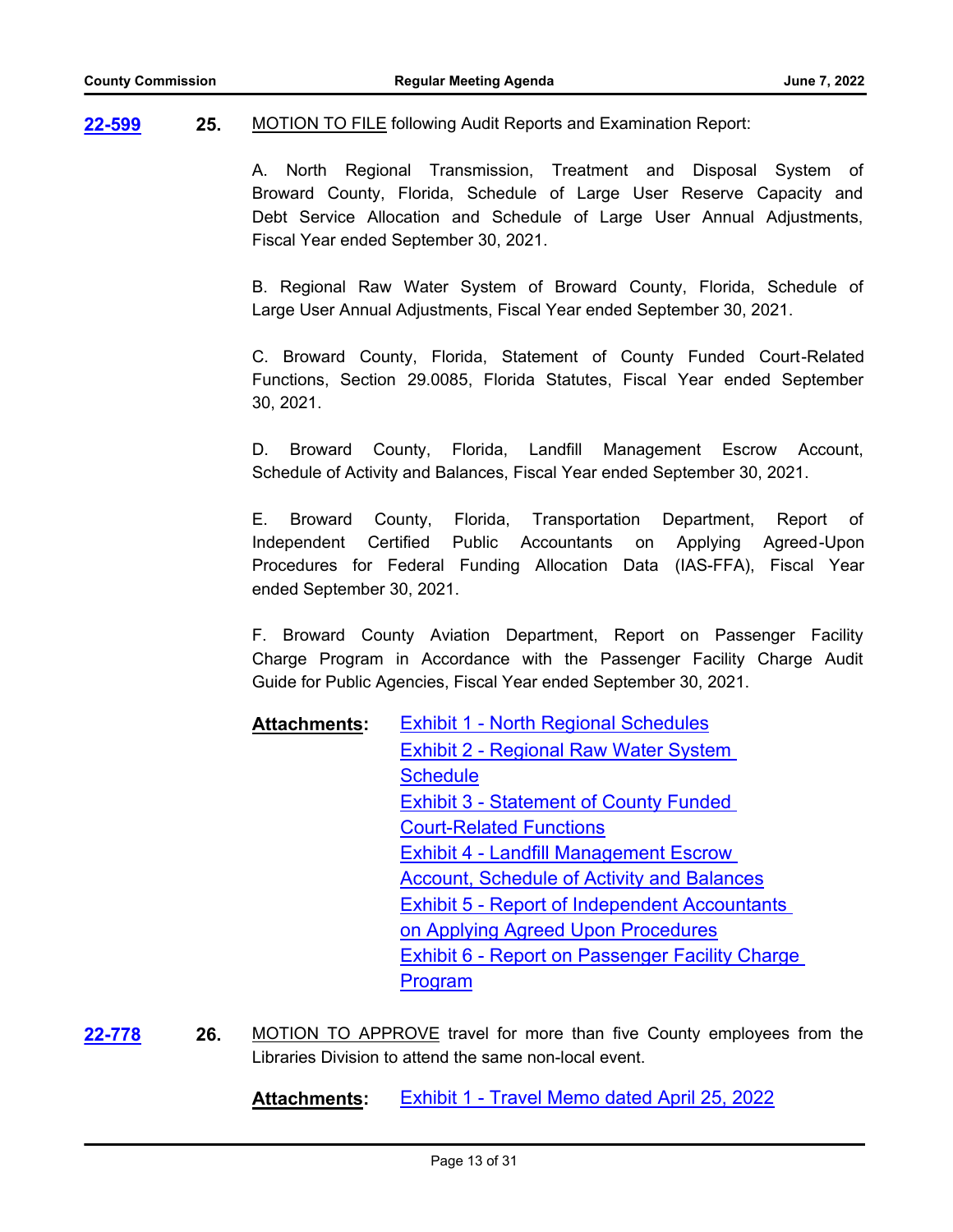## **ENTERPRISE TECHNOLOGY SERVICES**

**27.** A. MOTION TO APPROVE Registration Services Agreement between Broward County and American Registry for Internet Numbers, Ltd. (ARIN), for legacy internet protocol (IP) address registrations and related services, in the estimated annual amount of \$150, for the Enterprise Technology Services Division; and authorize Mayor and Clerk to execute same. **[22-781](http://broward.legistar.com/gateway.aspx?m=l&id=/matter.aspx?key=10285)**

> B. MOTION TO AUTHORIZE the Chief Information Officer to approve and execute any related documents or click-thru agreements with ARIN as may be required to maintain the services provided under the Registration Services Agreement during the term of the agreement, subject to review by the County Attorney's Office for legal sufficiency and provided there is no additional cost to the County.

**CC** Established Commission Goal

### [Exhibit 1 - Agreement](http://broward.legistar.com/gateway.aspx?M=F&ID=e67ba76b-1256-43bd-b692-784c742779ce.pdf) [Exhibit 2 - Sole Source Memorandum American](http://broward.legistar.com/gateway.aspx?M=F&ID=6578ea77-72d5-4811-9569-f68aba1dc409.pdf)  Registry for Internet Numbers **Attachments:**

**28.** MOTION TO APPROVE First Amendment to Software License, Maintenance, and Support Agreement between Broward County and Center for Internet Security, Inc., to extend the agreement for managed intrusion detection system monitoring and related services, for up to five additional one-year terms; and to authorize Mayor and Clerk to execute same. **[22-868](http://broward.legistar.com/gateway.aspx?m=l&id=/matter.aspx?key=10372)**

Established Commission Goal

[Exhibit 1 - First Amendment](http://broward.legistar.com/gateway.aspx?M=F&ID=57701859-8abf-4e5d-9b50-e96053232f44.pdf) [Exhibit 2 - Sole Source, Sole Brand Memo dated](http://broward.legistar.com/gateway.aspx?M=F&ID=2b3c0df2-2b6a-44cf-a3b1-196d89bbf5b4.pdf)  February 14, 2022 **Attachments:**

## **HUMAN RESOURCES DIVISION**

**29.** MOTION TO APPROVE Second Amendment to Agreement between Broward County and Standard Insurance Company, for Group Life and Related Insurance for Broward County Employees, RFP No. GEN2117791P1, increasing the premium rates by 7% and exercising the Second Renewal Term commencing January 1, 2023, and ending December 31, 2024; and authorize the Mayor and Clerk to execute same. **[22-822](http://broward.legistar.com/gateway.aspx?m=l&id=/matter.aspx?key=10326)**

**Attachments:** [Exhibit 1 - Group Life Insurance Renewal](http://broward.legistar.com/gateway.aspx?M=F&ID=d0723bce-0fd5-4b53-b96a-2ef3be864018.pdf)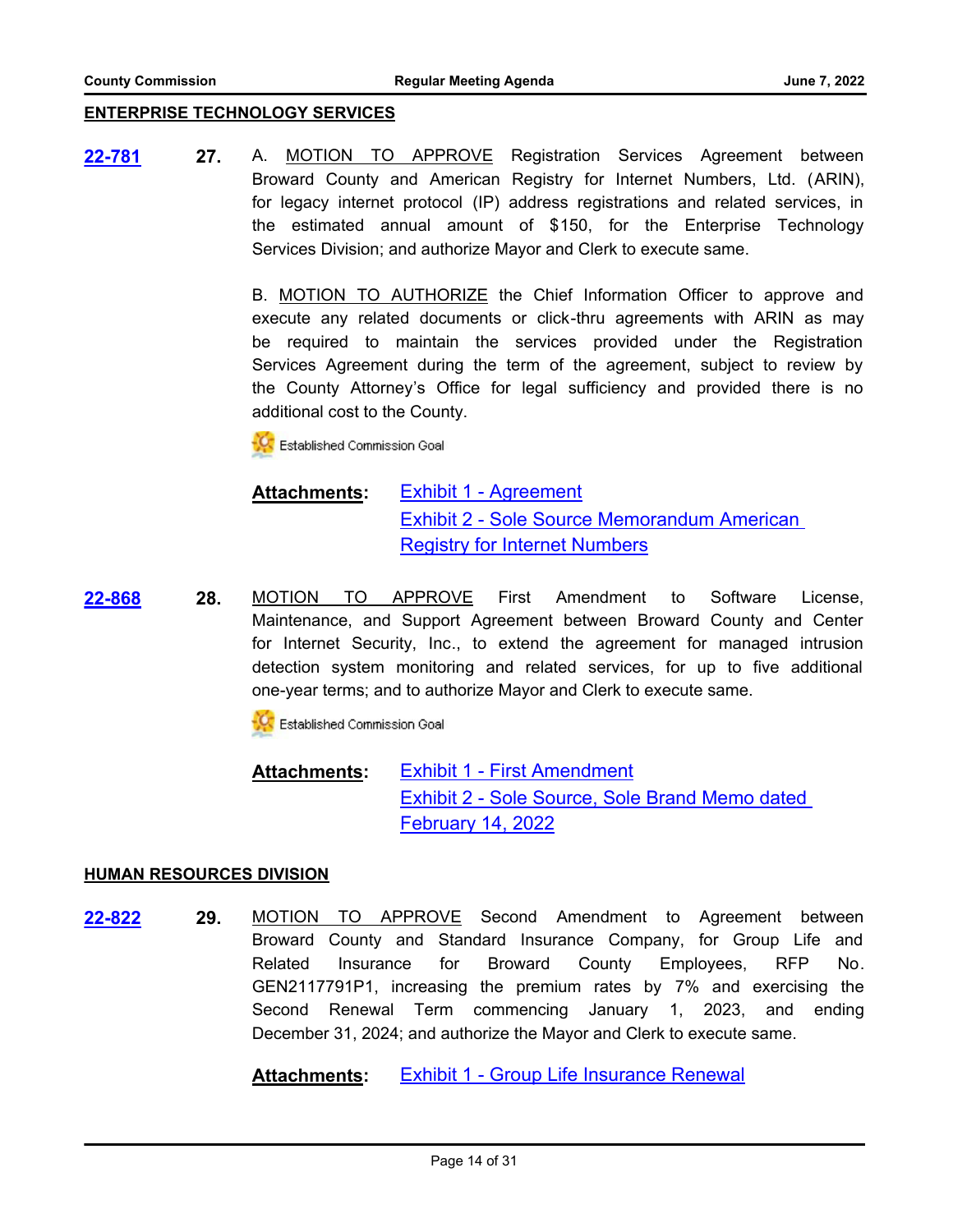| <b>County Commission</b> |     |                     | <b>Regular Meeting Agenda</b>                                                                                                                                                                                                                                                                                                                                                                                                                                                                                                                                                                                                                                                                                                                                                                                                                                | June 7, 2022 |
|--------------------------|-----|---------------------|--------------------------------------------------------------------------------------------------------------------------------------------------------------------------------------------------------------------------------------------------------------------------------------------------------------------------------------------------------------------------------------------------------------------------------------------------------------------------------------------------------------------------------------------------------------------------------------------------------------------------------------------------------------------------------------------------------------------------------------------------------------------------------------------------------------------------------------------------------------|--------------|
| 22-846                   | 30. | <b>Attachments:</b> | MOTION TO APPROVE amendment to Collective Bargaining Agreement<br>between Board of County Commissioners of Broward County, Florida and<br>Amalgamated Transit Union, AFL-CIO-CLC - Local 1267, representing the<br>County's Mass Transit employees, for Fiscal Years 2020/2021, 2021/2022,<br>2022/2023; to resolve bargaining for amending wages for Fiscal Year<br>2021/2022 in the current agreement; delegate authority to the Director of the<br>Human Resources Division to execute Letters of Understanding, if<br>necessary; and authorize the Mayor to execute the Agreement.<br><b>Exhibit 1 - Addendum of Existing Three-Year</b><br><b>Collective Bargaining Agreement Fiscal Years</b><br>2021 - 2023 - Amalgamated Transit Union Local<br>1267<br><b>Exhibit 2 - Summary of Agreement Change</b><br><b>Exhibit 3 - Fiscal Impact Statement</b> |              |
|                          |     |                     |                                                                                                                                                                                                                                                                                                                                                                                                                                                                                                                                                                                                                                                                                                                                                                                                                                                              |              |

# **PURCHASING DIVISION**

For County Administration - Parks And Recreation Division

**31.** MOTION TO AWARD open-end contract to single bidder, King's Cup, Inc., for Concession Food Items, Bid No. OPN2124277B1, for the Parks and Recreation Division, with an initial one-year estimated amount of \$258,205, and authorize the Director of Purchasing to renew the contract for two one-year periods, for a three-year potential estimated amount of \$774,615. **[22-614](http://broward.legistar.com/gateway.aspx?m=l&id=/matter.aspx?key=10117)**

| Attachments: | <b>Exhibit 1 - Bid Tabulation</b>              |
|--------------|------------------------------------------------|
|              | Exhibit 2 - OESBD Compliance Memorandum        |
|              | dated April 15, 2022                           |
|              | Exhibit 3 - User Concurrence Form signed April |
|              | 6, 2022                                        |
|              | <b>Exhibit 4 - Price Analysis</b>              |

For Finance And Administrative Services Department

**32.** MOTION TO AWARD open-end contract to low responsive, responsible bidder, Juniper Landscaping of Florida, LLC dba Juniper, for Greenways and Miscellaneous Landscaping Maintenance, Bid No. BLD2123333B1, for the Highway and Bridge Maintenance Division, in the annual estimated amount of \$1,300,270, which includes allowances for miscellaneous services, parts and materials, and permits and fees in the annual estimated amount of \$97,000; and authorize the Director of Purchasing to renew the contract for two one-year periods, for a three-year potential estimated amount of \$3,900,810. **[22-676](http://broward.legistar.com/gateway.aspx?m=l&id=/matter.aspx?key=10179)**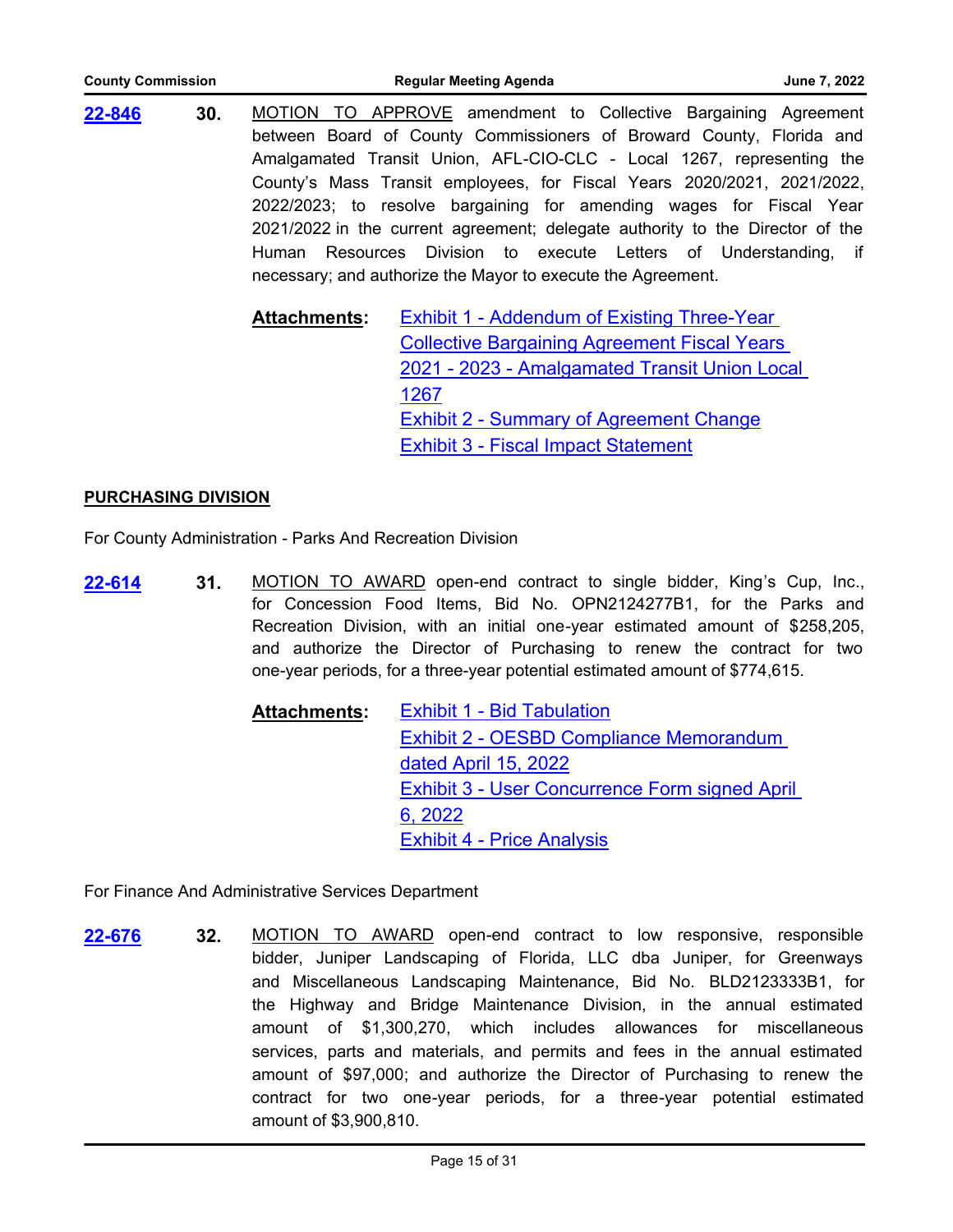| <u> Attachments:</u> | <b>Exhibit 1 - Bid Tabulation</b>              |
|----------------------|------------------------------------------------|
|                      | Exhibit 2 - OESBD Compliance Memorandum        |
|                      | dated February 7, 2022                         |
|                      | Exhibit 3 - User Concurrence Form signed April |
|                      | 6, 2022                                        |
|                      | <b>Exhibit 4 - Price Analysis</b>              |

For Port Everglades Department

**33.** MOTION TO AWARD open-end contract to low responsive, responsible bidder, Pfeifer Wire Rope & Lifting Technology, Inc., for Wire Rope for Cranes, Bid No. OPN2123956B1, for the Broward County Port Everglades Department, in the initial one-year estimated amount of \$381,927; and authorize the Director of Purchasing to renew the contract for two one-year periods, for a three-year potential amount of \$1,145,781. **[22-459](http://broward.legistar.com/gateway.aspx?m=l&id=/matter.aspx?key=9962)**

> [Exhibit 1 - Bid Tabulation](http://broward.legistar.com/gateway.aspx?M=F&ID=01cd11e8-1286-4542-a519-419479532f12.pdf) [Exhibit 2 - OESBD Sheltered Market Review](http://broward.legistar.com/gateway.aspx?M=F&ID=2d8d6a46-3fdf-42a8-865c-a9f8f74aafde.pdf)  Form signed November 1, 2021 [Exhibit 3 - User Concurrence of Award Memo](http://broward.legistar.com/gateway.aspx?M=F&ID=0fb3b3c7-3f04-4a44-8bda-5601f89645ee.pdf)  signed April 11, 2022 [Exhibit 4 - Price Analysis](http://broward.legistar.com/gateway.aspx?M=F&ID=4e7fd4ba-3e55-456f-a742-4d92de2f92be.pdf) **Attachments:**

For Transportation Department

**34.** MOTION TO AWARD open-end contract to two responsive, responsible bidders, ABC Bus, Inc. and CoachCrafters, Inc., for Paint and Body Repairs for Transit Buses, Bid No. TRN2123888B1, for Broward County Transportation Department, in the estimated annual amount of \$2,270,363, and authorize the Director of Purchasing to renew the contract for two one-year periods, for a potential three-year estimated amount of \$6,811,089. **[22-308](http://broward.legistar.com/gateway.aspx?m=l&id=/matter.aspx?key=9811)**

# [Exhibit 1 - Bid Tabulation](http://broward.legistar.com/gateway.aspx?M=F&ID=d176fa5c-96ed-46e4-91db-6b8c9d599c56.pdf) [Exhibit 2 - OESBD Memorandum dated August](http://broward.legistar.com/gateway.aspx?M=F&ID=ef4994fa-f258-46c2-94ed-459121f34eec.pdf)  19, 2021 [Exhibit 3 - User Concurrence dated March 22,](http://broward.legistar.com/gateway.aspx?M=F&ID=0b0c5870-a367-4734-9d9d-0b228d776448.pdf)  2022 [Exhibit 4 - Price Analysis](http://broward.legistar.com/gateway.aspx?M=F&ID=49cefb46-fbcd-4ecc-97a3-db4b89177ebd.pdf) **Attachments:**

# **RECORDS, TAXES, AND TREASURY DIVISION**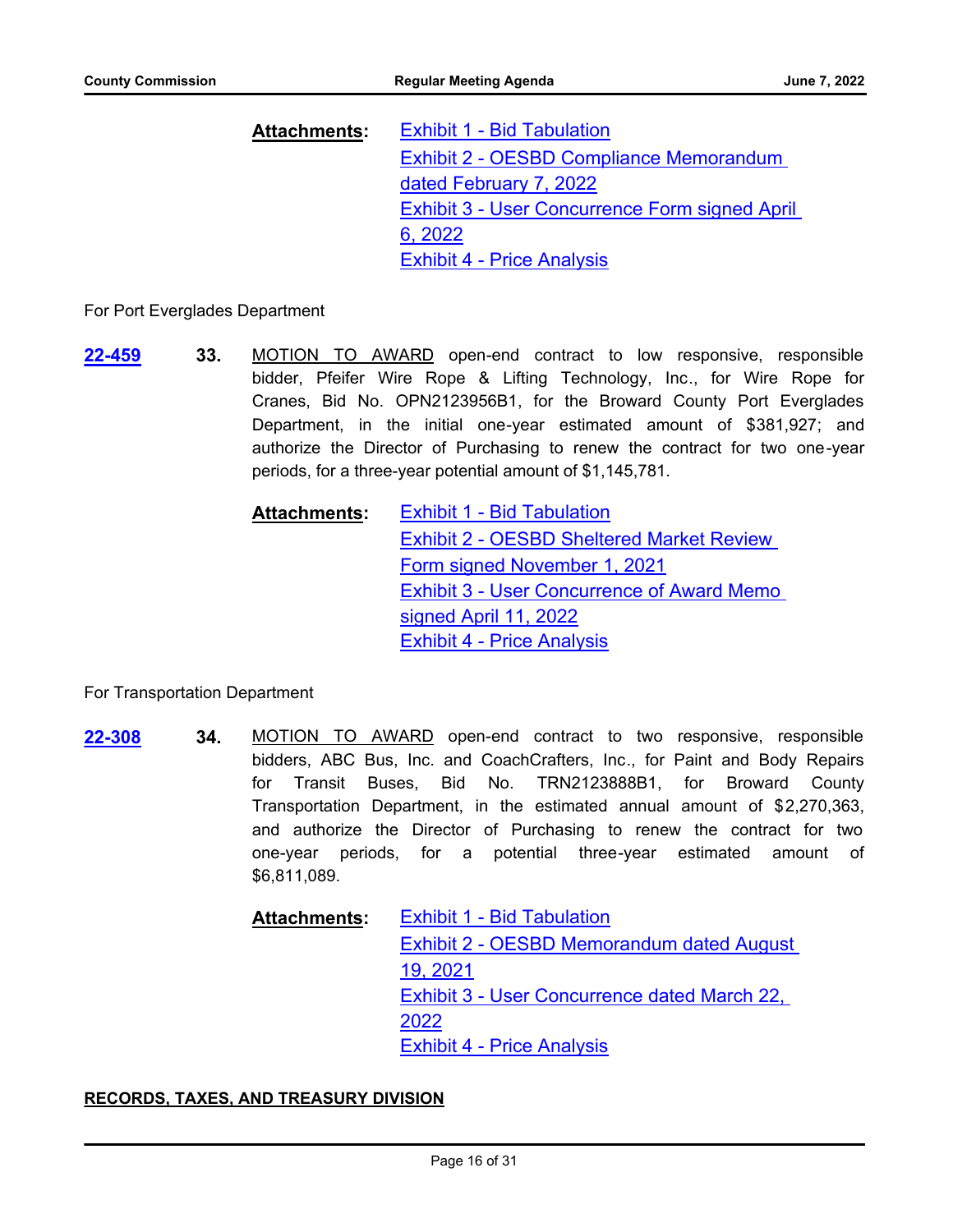| <b>County Commission</b> |     | <b>Regular Meeting Agenda</b>                                                                                                                                                                     |  |
|--------------------------|-----|---------------------------------------------------------------------------------------------------------------------------------------------------------------------------------------------------|--|
| 22-743                   | 35. | MOTION TO APPROVE escheating of three properties classified as Lands<br>Available for Taxes to the Broward County Board of County Commissioners<br>pursuant to Section 197.502, Florida Statutes. |  |
|                          |     | <b>Exhibit 1 - Lands Available for Taxes</b><br><b>Attachments:</b>                                                                                                                               |  |

**36.** A. MOTION TO APPROVE minutes of the 10 a.m. Broward County Board of County Commissioners meetings of October 19, November 4, November 16, December 7, and December 14, 2021; and January 25, February 8, February 22, and March 1, 2022. **[22-829](http://broward.legistar.com/gateway.aspx?m=l&id=/matter.aspx?key=10333)**

> B. MOTION TO APPROVE FOR FILING supplemental papers pertaining to the plats and other items that were approved in prior years.

> C. MOTION TO APPROVE destruction of Board of County Commission minutes and supporting documents, which have been imaged and have met retention requirements consistent with the General Records Schedule GS1-SL, established by the Division of Library and Information Services of the State of Florida for local government agencies.

> D. MOTION TO FILE quarterly report, January 2022 through March 2022, of all Ordinances and Resolutions filed by cities and outside agencies.

[Exhibit 1 - Supplemental Papers and files for](http://broward.legistar.com/gateway.aspx?M=F&ID=ac36605c-0193-41fb-a3c2-ee10caa86e43.pdf)  **Destruction** [Exhibit 2 - Quarterly Report](http://broward.legistar.com/gateway.aspx?M=F&ID=9061a8cf-9fa0-4b95-a928-61ff72a68f20.pdf) **Attachments:**

**[22-853](http://broward.legistar.com/gateway.aspx?m=l&id=/matter.aspx?key=10357)**

**37.** A. MOTION TO APPROVE cancellation of warrants from Central Account No. xxxxxxxxx3785, Tax Refund Account No. xxxxxxxxx9850, Tax Redemption Account No. xxxxxxxxx0916, and Self-Insurance Account No. xxxxxxxxx0518, due to having a stale date, being unclaimed, or not being negotiated.

B. MOTION TO APPROVE cancellation of warrants from Central Account No. xxxxxxxxx3785, Tax Refund Account No. xxxxxxxxx9850, and Self-Insurance Account No. xxxxxxxxx0518 due to being voided. Checks have been reissued.

[Exhibit 1 - List of Stale Dated, Unclaimed, or](http://broward.legistar.com/gateway.aspx?M=F&ID=8d62b087-2a70-43ea-bc73-5cbbb7bf53d8.pdf)  Not-Negotiated Checks [Exhibit 2 - List of Reissued Checks](http://broward.legistar.com/gateway.aspx?M=F&ID=97fb4a05-8729-4420-8f84-9541b8c1f94d.pdf) [Exhibit 3 - Warrants Memorandum dated May 9,](http://broward.legistar.com/gateway.aspx?M=F&ID=78521e3b-cc4a-4a8c-a86f-a02232a2455d.pdf)  2022 **Attachments:**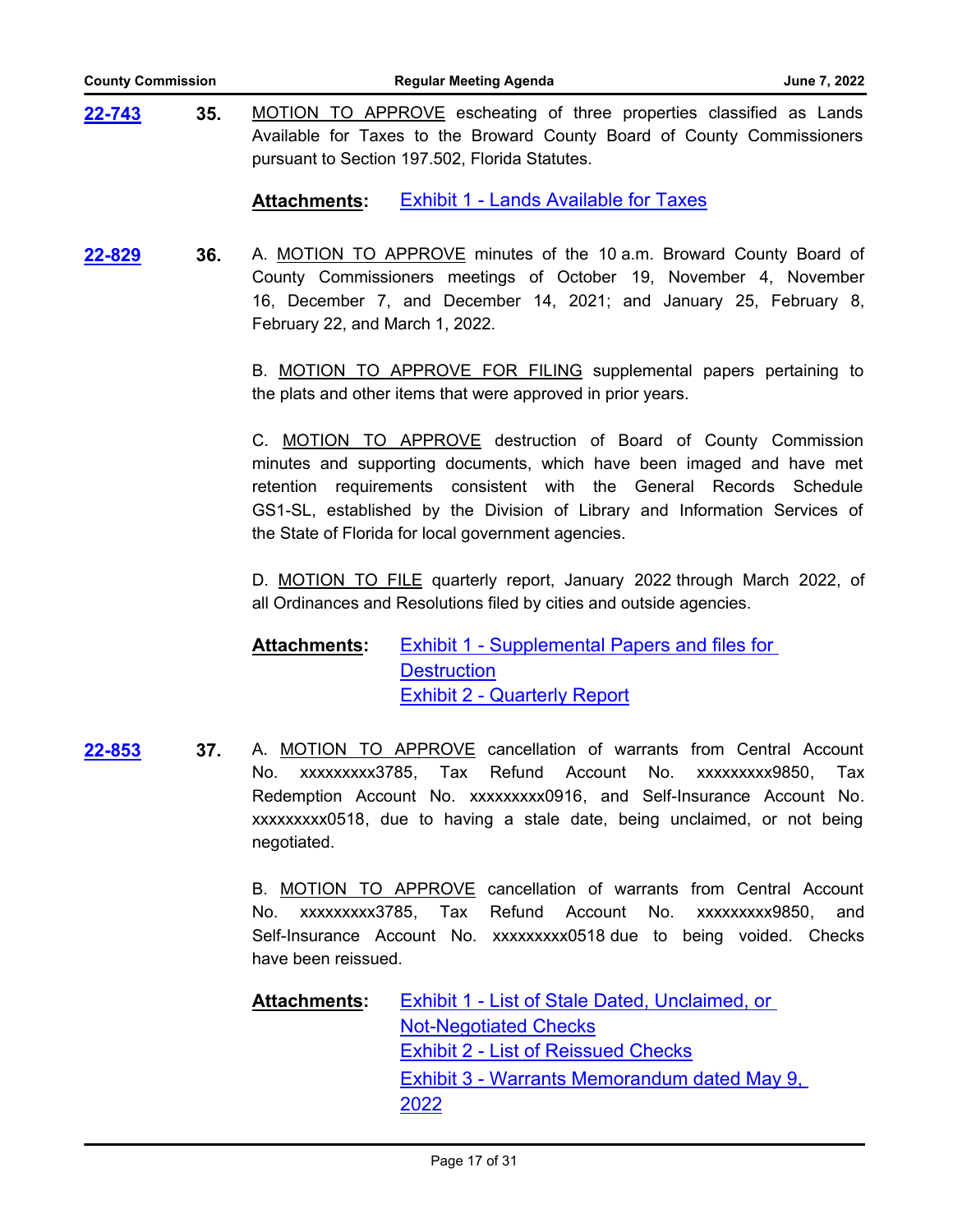# **BROWARD MUNICIPAL SERVICES DISTRICT**

**38.** MOTION TO APPROVE Purchase and Sale Agreement ("Agreement") between Broward County ("Purchaser") and Hans P. Volkmeier ("Seller") for the purchase of property located at NW 27th Avenue in Fort Lauderdale from Hans P. Volkmeier at a purchase price of \$15,000; authorize the Mayor or Vice-Mayor to execute the Agreement and the County Administrator to attest to same; and authorize the Director of Real Estate Development to execute and process normal and customary title closing documents. **(Commission District 8) [22-877](http://broward.legistar.com/gateway.aspx?m=l&id=/matter.aspx?key=10381)**

#### [Exhibit 1 - Purchase and Sale Agreement](http://broward.legistar.com/gateway.aspx?M=F&ID=a312dcbb-c102-4ce9-a8d1-fcce2af88b62.pdf) [Exhibit 2 - Aerial Location Map](http://broward.legistar.com/gateway.aspx?M=F&ID=6d4bf63d-c26c-4cf4-a947-cee406e834c4.pdf) **Attachments:**

**39.** MOTION TO APPROVE Second Amendments to the Agreements for the Library of Professional Services for the Broward Municipal Services District (RFP No. R211976R1) with up to the 12 vendors currently contracted with the County in substantially the form of Exhibit 1; and to authorize the County Administrator to execute same with any required modifications, provided such modifications do not impose an additional material financial risk on the County, and subject to review and approval as to legal sufficiency by the Office of the County Attorney. **[22-925](http://broward.legistar.com/gateway.aspx?m=l&id=/matter.aspx?key=10429)**

**CC** Established Commission Goal

#### [Exhibit 1 - Tamara Peacock - SECOND](http://broward.legistar.com/gateway.aspx?M=F&ID=f4b4fc23-f8f4-47de-96bd-7cdf809079e7.pdf)  AMENDMENT BMSD **Attachments:**

**40.** A. MOTION TO AUTHORIZE County Administrator to execute an agreement, with Central County Community Development Corporation (CCCDC), a Florida nonprofit, wholly owned subsidiary of the Urban League of Broward, to fund \$120,000 to the CCCDC for the development gap of three new affordable single family homes in the Broward Municipal Services District (BMSD); and authorizing the County Administrator to take the necessary administrative and budgetary actions to allocate and implement the funding within the Affordable Housing Trust Fund in the amount of \$120,000. This document was prepared and approved by the Office of the County Attorney. **[22-824](http://broward.legistar.com/gateway.aspx?m=l&id=/matter.aspx?key=10328)**

> B. MOTION TO ADOPT budget Resolution to appropriate funds within the Affordable Housing Trust Fund in the amount of \$120,000 for the housing development gap of three new affordable single family homes in the BMSD being developed by CCCDC. **(Commission District 8)**



**NA** Established Commission Goal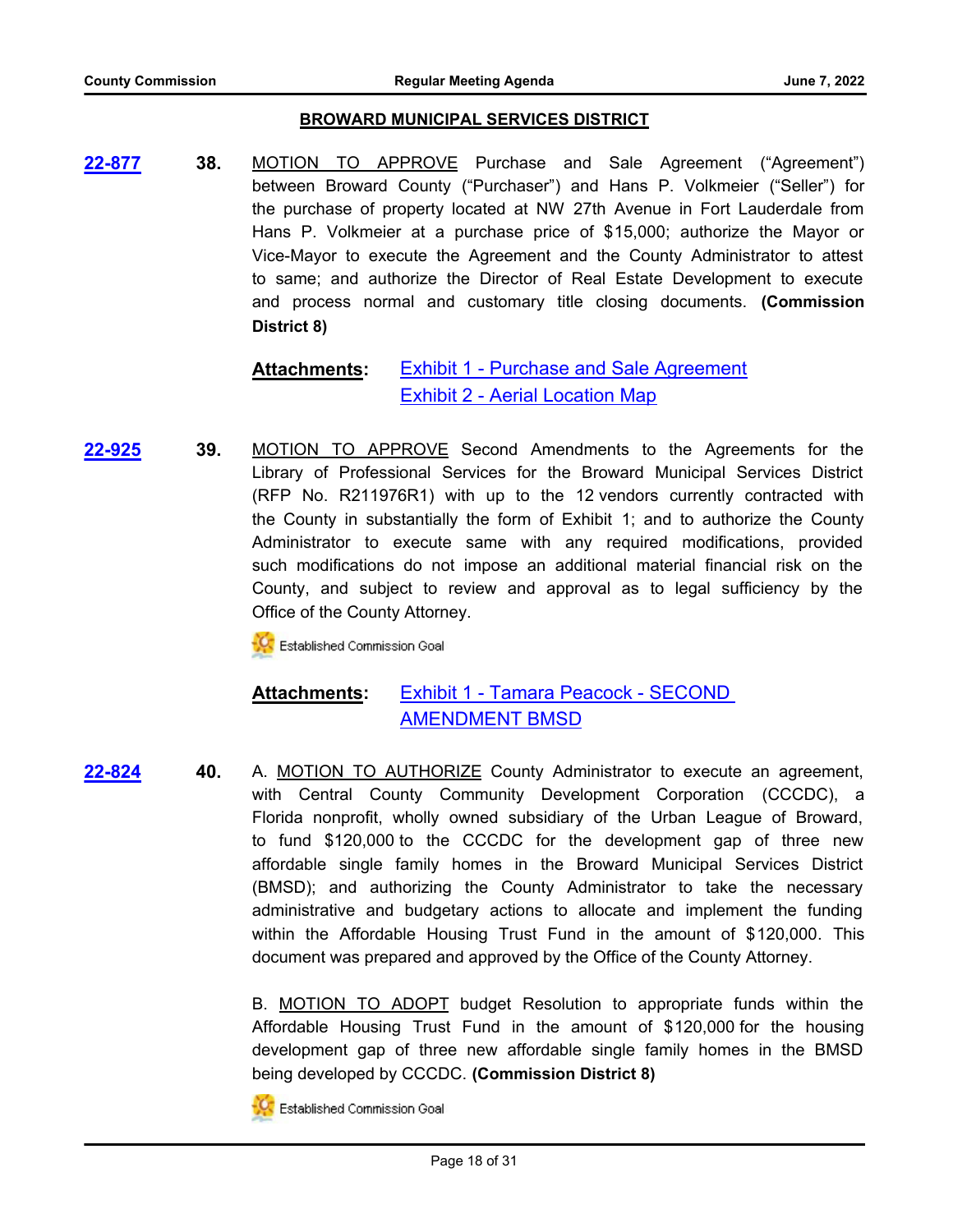**Attachments:** [Exhibit 1 - Resolution](http://broward.legistar.com/gateway.aspx?M=F&ID=3d3d1264-640f-4e71-8a16-3e7668a2031e.pdf)

**\* \* \* \* \* \* \* \* \* \* \* \* \* \* \* \* \* \* \* \* \* \* \* \* \* \* \* \* \* \* \* \* \* \* \* \* \* \* \* \* \* \* \* \* \* \* \* \* \* \* \*** 

**\* \* \* \* \* \* \* \* \* \* \* \* \* \* \* \* \* \* \* \* \* \* \* \* \* \* \* \* \* \* \* \* \* \* \* \* \* \* \* \* \* \* \* \* \* \* \* \* \* \* \***

# **QUASI-JUDICIAL CONSENT HEARING**

# **RESILIENT ENVIRONMENT DEPARTMENT**

## **URBAN PLANNING DIVISION**

- **41.** MOTION TO APPROVE plat note amendment to Corporate Park at Cypress Creek (157-MP-80). **(Commission District 8) [22-673](http://broward.legistar.com/gateway.aspx?m=l&id=/matter.aspx?key=10176)**
	- [Exhibit 1 Staff Report](http://broward.legistar.com/gateway.aspx?M=F&ID=c2dcdeeb-ef28-4c5e-947e-120c206cefb1.pdf) [Exhibit 2 - Location Map](http://broward.legistar.com/gateway.aspx?M=F&ID=cd2264d9-38b8-4df4-b701-d65fb57c2ab8.pdf) [Exhibit 3 - Planning Council Letter](http://broward.legistar.com/gateway.aspx?M=F&ID=4d5fbc36-8846-4cd5-bdc5-61548e1d4bee.pdf) [Exhibit 4 - City Letter](http://broward.legistar.com/gateway.aspx?M=F&ID=c85b7a68-dd63-4aaf-974c-3a5696d6d847.pdf) [Exhibit 5 - Environmental Memorandum](http://broward.legistar.com/gateway.aspx?M=F&ID=60365574-8bcf-4c26-9797-9cd2d4013410.pdf) [Exhibit 6 - SCAD Letter](http://broward.legistar.com/gateway.aspx?M=F&ID=edc098f0-adf3-4ec0-bf32-7e2ab9eb3981.pdf) [Exhibit 7 - Historical Resource Review](http://broward.legistar.com/gateway.aspx?M=F&ID=35c6d15c-9925-4d00-97c8-32987b8b148a.pdf) [Exhibit 8 - Application](http://broward.legistar.com/gateway.aspx?M=F&ID=6b1fbf0c-6b11-4fbc-8c99-90f2ae06d642.pdf) **Attachments:**
- **42.** MOTION TO APPROVE plat entitled Blazing Trail Plat (002-UP-21). **(Commission District 2) [22-712](http://broward.legistar.com/gateway.aspx?m=l&id=/matter.aspx?key=10215)**
	- [Exhibit 1 Staff Report](http://broward.legistar.com/gateway.aspx?M=F&ID=ac9b43d9-cc07-48fa-84be-b3d123ea8979.pdf) [Exhibit 2 - Location Map](http://broward.legistar.com/gateway.aspx?M=F&ID=7759ff37-27cd-4254-99fd-80c23978af06.pdf) [Exhibit 3 - Planning Compliance Memorandum](http://broward.legistar.com/gateway.aspx?M=F&ID=9b9abbd2-dbee-40ff-b874-cefa08f09bbf.pdf) [Exhibit 4 - Zoning Compliance Memorandum](http://broward.legistar.com/gateway.aspx?M=F&ID=2a65034a-33be-488f-942e-5df723dbf26e.pdf) [Exhibit 5 - Adjacent City Notification](http://broward.legistar.com/gateway.aspx?M=F&ID=f5c44d04-fc3d-4fcd-9f1a-fd951ab0132f.pdf) **Exhibit 6 - Highway Construction and** Engineering Memorandum [Exhibit 7 - School Capacity Availability Letter](http://broward.legistar.com/gateway.aspx?M=F&ID=2fb98996-7571-4c31-a557-ea0cebe52df5.pdf) [Exhibit 8 - Environmental Review Report](http://broward.legistar.com/gateway.aspx?M=F&ID=598490fe-f5ab-477d-ae78-7996501d7971.pdf) [Exhibit 9 - Historical Resource Review](http://broward.legistar.com/gateway.aspx?M=F&ID=15098e34-7fc6-4b55-b2f6-25a19b9c90dd.pdf) [Exhibit 10 - BCAD Comment](http://broward.legistar.com/gateway.aspx?M=F&ID=d4b213f3-3c19-44db-bcf4-7d98687ade21.pdf) [Exhibit 11 - Application](http://broward.legistar.com/gateway.aspx?M=F&ID=ddf90515-70d5-4340-af5e-1e67e5a5833c.pdf) **Attachments:**
- **43.** MOTION TO APPROVE plat entitled Kingfisher Reserve (019-MP-20). **(Commission District 5) [22-721](http://broward.legistar.com/gateway.aspx?m=l&id=/matter.aspx?key=10225)**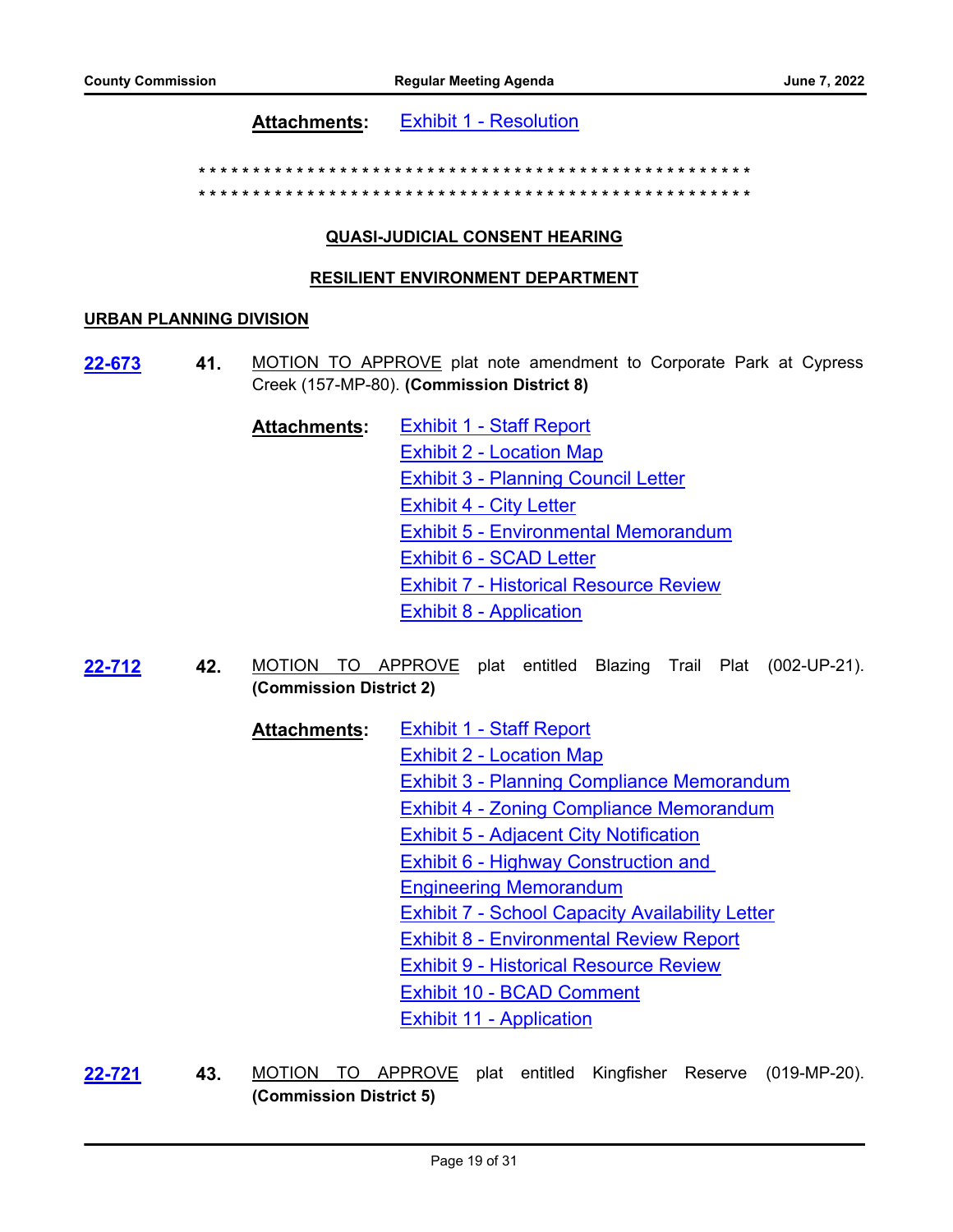[Exhibit 1 - Staff Report](http://broward.legistar.com/gateway.aspx?M=F&ID=66ae0017-59c9-4174-a0e6-529e91cc7218.pdf) [Exhibit 2 - Location Map](http://broward.legistar.com/gateway.aspx?M=F&ID=cc33fa79-477f-497d-9b4c-4040643904ee.pdf) [Exhibit 3 - Planning Council Memorandum](http://broward.legistar.com/gateway.aspx?M=F&ID=f86818a7-7bc7-4df0-9be4-d9a6e3241c5d.pdf) [Exhibit 4 - Adjacent City Letter](http://broward.legistar.com/gateway.aspx?M=F&ID=ad258063-06bc-4f04-986b-c6092c65176a.pdf) [Exhibit 5 - Highway Construction and](http://broward.legistar.com/gateway.aspx?M=F&ID=60adb799-6385-4f19-b36e-874f0996fe29.pdf)  Engineering Memorandum [Exhibit 6 - School Capacity Availability](http://broward.legistar.com/gateway.aspx?M=F&ID=b26a5f5f-4154-4b3c-85a3-15fdbf77aad9.pdf)  Detemination Letter [Exhibit 7 - Environmental Review Report](http://broward.legistar.com/gateway.aspx?M=F&ID=1ce8aeb6-6815-4821-bc82-4c77ebf7eb48.pdf) [Exhibit 8 - Historical Resource Review](http://broward.legistar.com/gateway.aspx?M=F&ID=174a2f9d-a4be-4ff1-a401-4f44b571dee9.pdf) [Exhibit 9 - BCAD Comment](http://broward.legistar.com/gateway.aspx?M=F&ID=9999a763-9c94-44ab-9582-856683c5831a.pdf) [Exhibit 10 - Application](http://broward.legistar.com/gateway.aspx?M=F&ID=e8ff59b3-9e24-4979-b460-494970f6f3fa.pdf) **Attachments:**

**44.** MOTION TO APPROVE plat note amendment to TP Prospector (017-MP-20). **(Commission District 8) [22-731](http://broward.legistar.com/gateway.aspx?m=l&id=/matter.aspx?key=10235)**

- [Exhibit 1 Staff Report](http://broward.legistar.com/gateway.aspx?M=F&ID=5f4881bf-5702-474f-8538-b5a4bb71a34b.pdf) [Exhibit 2 - Location Map](http://broward.legistar.com/gateway.aspx?M=F&ID=881dca45-cebb-4f5b-8d82-234b921ed9bf.pdf) [Exhibit 3 - Planning Council Memorandum](http://broward.legistar.com/gateway.aspx?M=F&ID=aba5ad2a-aba9-45ab-8293-ffcf5ce90f66.pdf) [Exhibit 4 - City Letter](http://broward.legistar.com/gateway.aspx?M=F&ID=3598974f-85a2-4ca7-af08-07349edc64fe.pdf) [Exhibit 5 - Adjacent Cities Notification](http://broward.legistar.com/gateway.aspx?M=F&ID=23a71ab0-daeb-4d96-9da1-56780fc4238b.pdf) [Exhibit 6 - FDOT Letter](http://broward.legistar.com/gateway.aspx?M=F&ID=06785bc7-cb1f-40da-9e93-1480ec4cab9a.pdf) [Exhibit 7 - Environmental Review Report](http://broward.legistar.com/gateway.aspx?M=F&ID=5e5ae86e-13c2-4129-a1bd-a1e1480ccc34.pdf) [Exhibit 8 - Historical Resource Review](http://broward.legistar.com/gateway.aspx?M=F&ID=6e243bf2-af94-462a-aee8-f1029f915b26.pdf) [Exhibit 9 - Application](http://broward.legistar.com/gateway.aspx?M=F&ID=6dbd1c36-4509-4bb1-8c39-c75885eb10b2.pdf) **Attachments:**
- **45.** MOTION TO APPROVE plat entitled BESAY (032-MP-21). **(Commission District 5) [22-790](http://broward.legistar.com/gateway.aspx?m=l&id=/matter.aspx?key=10294)**
	- **[Exhibit 1 Staff Report](http://broward.legistar.com/gateway.aspx?M=F&ID=8cf49dd7-2c17-4460-9091-6428bc106250.pdf)** [Exhibit 2 - Location Map](http://broward.legistar.com/gateway.aspx?M=F&ID=03a89e49-0ba8-4ce3-9bdf-a408e200ab24.pdf) [Exhibit 3 - Planning Council Memorandum](http://broward.legistar.com/gateway.aspx?M=F&ID=6a4adf0f-d5b1-4524-b71a-a7ec23b2dc33.pdf) [Exhibit 4 - Adjacent City Letter](http://broward.legistar.com/gateway.aspx?M=F&ID=2f8b7d3e-7e1c-4bf6-b6c3-6167dd343d6f.pdf) [Exhibit 5 - Highway Construction and](http://broward.legistar.com/gateway.aspx?M=F&ID=fb13c29f-0425-4f10-9fde-15d0b080598a.pdf)  Engineering Memorandum [Exhibit 6 - FDOT Letter](http://broward.legistar.com/gateway.aspx?M=F&ID=f30350d6-c360-42f7-835f-9b3618a6056d.pdf) [Exhibit 7 - Environmental Review Report](http://broward.legistar.com/gateway.aspx?M=F&ID=a18b27b2-3fec-4b84-a9c8-d7e0488c2ce1.pdf) [Exhibit 8 - Historical Resource Review](http://broward.legistar.com/gateway.aspx?M=F&ID=79a0d8cc-e689-4e23-8ef6-2db78c12d769.pdf) [Exhibit 9 - Application](http://broward.legistar.com/gateway.aspx?M=F&ID=9b72f195-7e84-4d6e-80fb-f6de24f46ed6.pdf) **Attachments:**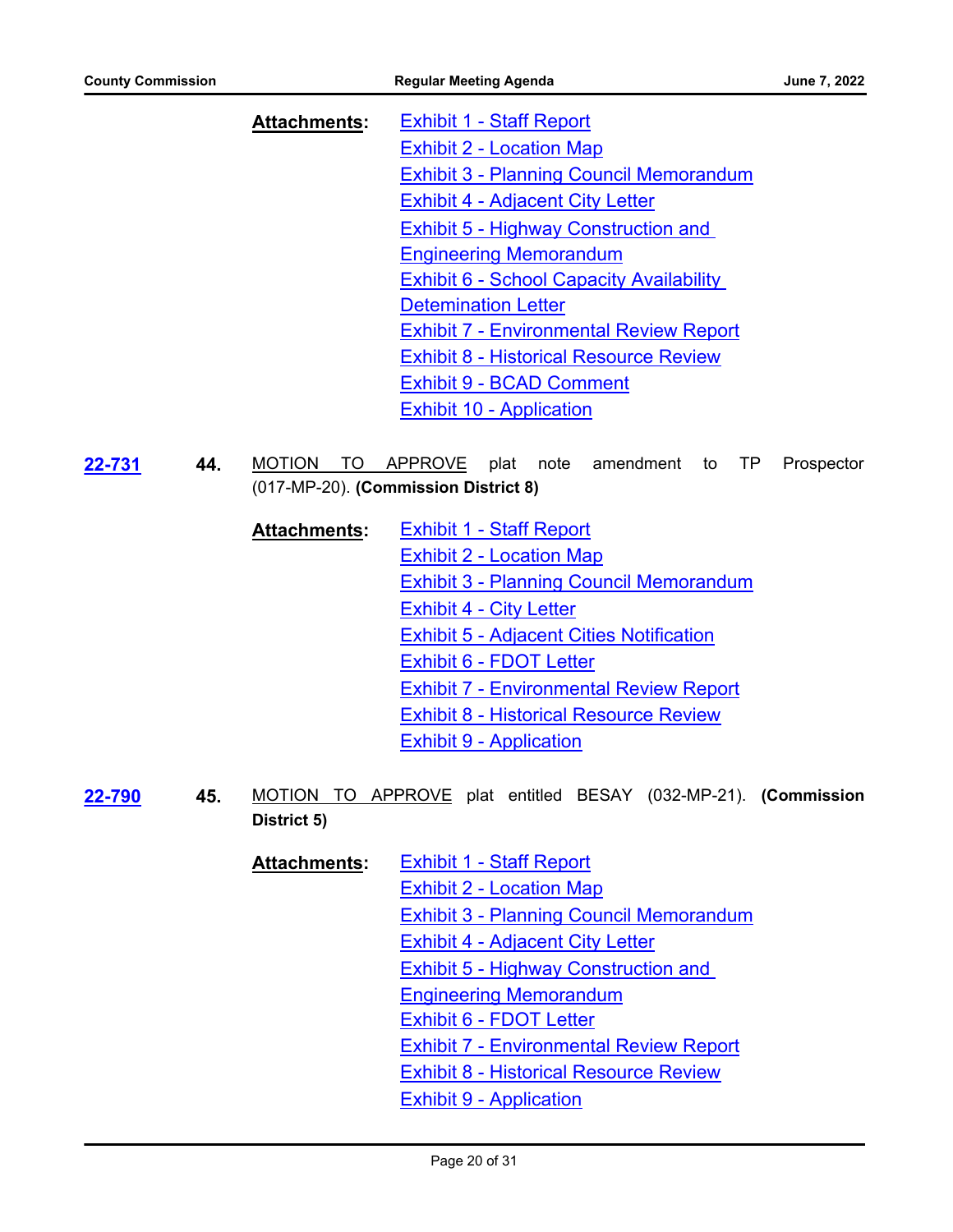# **END OF QUASI-JUDICIAL CONSENT HEARING**

**\* \* \* \* \* \* \* \* \* \* \* \* \* \* \* \* \* \* \* \* \* \* \* \* \* \* \* \* \* \* \* \* \* \* \* \* \* \* \* \* \* \* \* \* \* \* \* \* \* \* \* \* \* \* \* \* \* \* \* \* \* \* \* \* \* \* \* \* \* \* \* \* \* \* \* \* \* \* \* \* \* \* \* \* \* \* \* \* \* \* \* \* \* \* \* \* \* \* \* \* \* \***

# **COUNTY ADMINISTRATION**

# **INTERGOVERNMENTAL AFFAIRS/BOARDS SECTION**

- **46.** A. MOTION TO APPOINT following nominees to the HIV Health Services Planning Council in the specified categories: **[22-780](http://broward.legistar.com/gateway.aspx?m=l&id=/matter.aspx?key=10284)**
	- 1. Andrea Lanear in the "Non-affiliated Consumer" category
	- 2. Semi Spencer in the "Non-affiliated Consumer" category
	- 3. Shawn Jackson a.k.a. Shawn Tinsley in the "Hospital/Healthcare Planning Agencies" category
	- 4. Johanne Casseus in the "Health Care Provider" category
	- 5. Vincent Foster in the "Part C Grantee" category

B. MOTION TO APPROVE waiver of conflict under Section 112.313(7)(a), Florida Statutes for Shawn Jackson a.k.a. Shawn Tinsley and Johanne Casseus who hold employment or contractual relationship with an entity who receives funds from Broward County.

[Exhibit 1 - HIVPC New Member Letter 04 28 22](http://broward.legistar.com/gateway.aspx?M=F&ID=8bff04b6-dbb0-4b5d-a020-e938b5dcfb03.pdf) [Exhibit 2 - Shawn Jackson a.k.a. Shawn Tinsley](http://broward.legistar.com/gateway.aspx?M=F&ID=2c5717f5-485a-4aae-bba8-acb328557d18.pdf)  - BRHPC & Johanne Casseus - Broward Health **Attachments:**

- **47.** MOTION TO ACCEPT nominations to appoint or reappoint members to the following boards: **[22-856](http://broward.legistar.com/gateway.aspx?m=l&id=/matter.aspx?key=10360)**
	- 1. Animal Care Advisory Committee (one position)
	- 2. Climate Change Task Force (four positions)
	- 3. Community Action Agency Advisory Board (one position)
	- 4. Health Facilities Authority (one position)
	- 5. Housing Council (two positions)
	- 6. Medical Marijuana Advisory Board (one position)
	- 7. Unsafe Structures Board (five positions)

#### Exhibit 1 - AT-LARGE BOARD POSITIONS [AVAILABLE TO ALL COMMISSIONERS 060722](http://broward.legistar.com/gateway.aspx?M=F&ID=4da15620-2e21-4f47-b699-7eb0d2927b5b.pdf) **Attachments:**

# **REAL PROPERTY SECTION**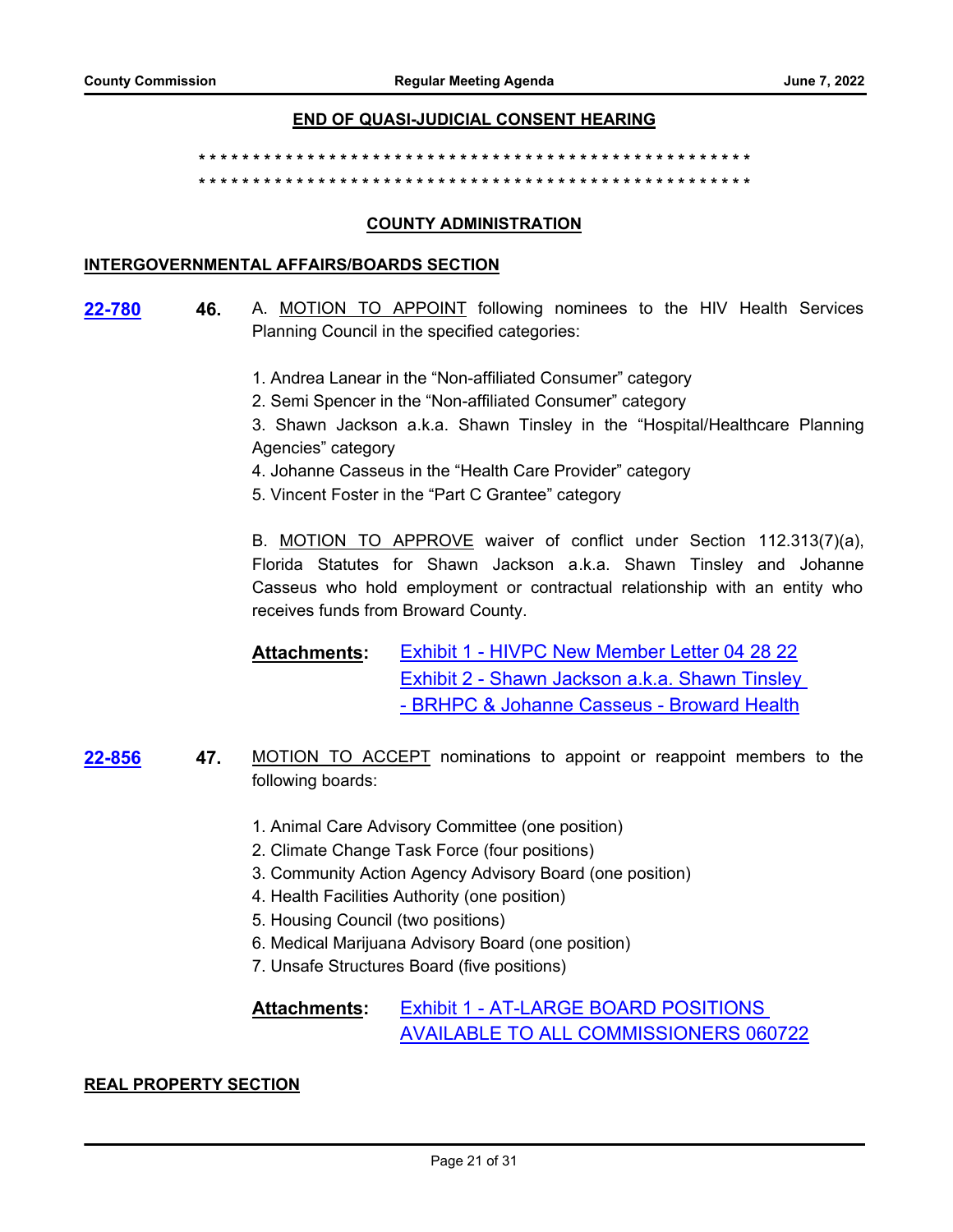| <b>County Commission</b>                                             |     | <b>Regular Meeting Agenda</b><br>June 7, 2022                                                                                                                                                                                                                                                                                                |  |
|----------------------------------------------------------------------|-----|----------------------------------------------------------------------------------------------------------------------------------------------------------------------------------------------------------------------------------------------------------------------------------------------------------------------------------------------|--|
| 22-695<br>48.<br><b>MOTION</b><br>TO.<br>Company<br>a<br>District 2) |     | APPROVE Easement granting Florida Power &<br>Light<br>perpetual, non-exclusive underground and overhead<br>utility<br>easement on a portion of County-owned property located at 3600 West<br>Sample Road in Coconut Creek, Florida; authorize the Mayor and Clerk to<br>execute the Easement; and authorize recordation of same. (Commission |  |
|                                                                      |     | <b>Exhibit 1 - Easement</b><br><b>Attachments:</b><br><b>Exhibit 2 - Property Datasheet</b>                                                                                                                                                                                                                                                  |  |
| 22-719                                                               | 49. | MOTION TO APPROVE Corrective Quit Claim Deed for a property located                                                                                                                                                                                                                                                                          |  |

in the Town of Lauderdale-by-the-Sea conveyed from Broward County (Grantor) to the Florida Department of Transportation (Grantee); correcting a scrivener's error in the property's legal description; authorizing the Mayor and Clerk to execute the Corrective Quit Claim Deed and authorizing recordation of same. **(Commission District 4)**

> [Exhibit 1 - Corrective Quit Claim Deed](http://broward.legistar.com/gateway.aspx?M=F&ID=f950bf92-1ea5-40e3-aae7-e3e7c8a96815.pdf) [Exhibit 2 - Property Datasheet](http://broward.legistar.com/gateway.aspx?M=F&ID=e5c8f5e4-9f9d-4f84-92af-730535eb3f29.pdf) **Attachments:**

**50.** MOTION TO ADOPT Resolution approving certain Quit Claim Deeds conveying County-owned parcels located in the City of Tamarac to the City of Tamarac; authorizing the Mayor and Clerk to execute said Quit Claim Deeds and authorizing recordation of same. **(Commission District 3) [22-725](http://broward.legistar.com/gateway.aspx?m=l&id=/matter.aspx?key=10229)**

> [Exhibit 1 - Resolution](http://broward.legistar.com/gateway.aspx?M=F&ID=cbde765b-bbca-4bb8-935c-4655623e2108.pdf) [Exhibit 2 - Quitclaim Deed Folio 494108010017](http://broward.legistar.com/gateway.aspx?M=F&ID=6c32d5f3-c772-4906-a34b-68a22ab7a502.pdf) [Exhibit 3 - Quitclaim Deed Folio 494108010020](http://broward.legistar.com/gateway.aspx?M=F&ID=e893ba60-0f91-439b-b14d-a464e5e6fdfc.pdf) [Exhibit 4 - Quitclaim Deed Folio 494111010010](http://broward.legistar.com/gateway.aspx?M=F&ID=95907f33-634f-4d04-aaf4-879f70f87ddf.pdf) **Exhibit 5 - Parcel 1 - Property** Datasheet.494108010017 **Exhibit 6 - Parcel 2 - Property** Datasheet.494108010020 [Exhibit 7 - Parcel 3 - Property](http://broward.legistar.com/gateway.aspx?M=F&ID=661f1a89-e085-40f5-96e1-c91afd4b582d.pdf)  Datasheet.494111010010 [Exhibit 8 - City of Tamarac Resolution](http://broward.legistar.com/gateway.aspx?M=F&ID=21ee44a9-5383-4703-969c-167c004fa75e.pdf) **Attachments:**

**51.** MOTION TO APPROVE Purchase and Sale Agreement ("Agreement") between Broward County (Seller) and Anthony Rodriguez (Purchaser), for the sale of surplus real property located at NW 38th Court in the Town of Davie at a purchase price of \$8,000, plus closing costs; authorize Mayor and Clerk to execute the Agreement and Quit Claim Deed and authorize **[22-787](http://broward.legistar.com/gateway.aspx?m=l&id=/matter.aspx?key=10291)**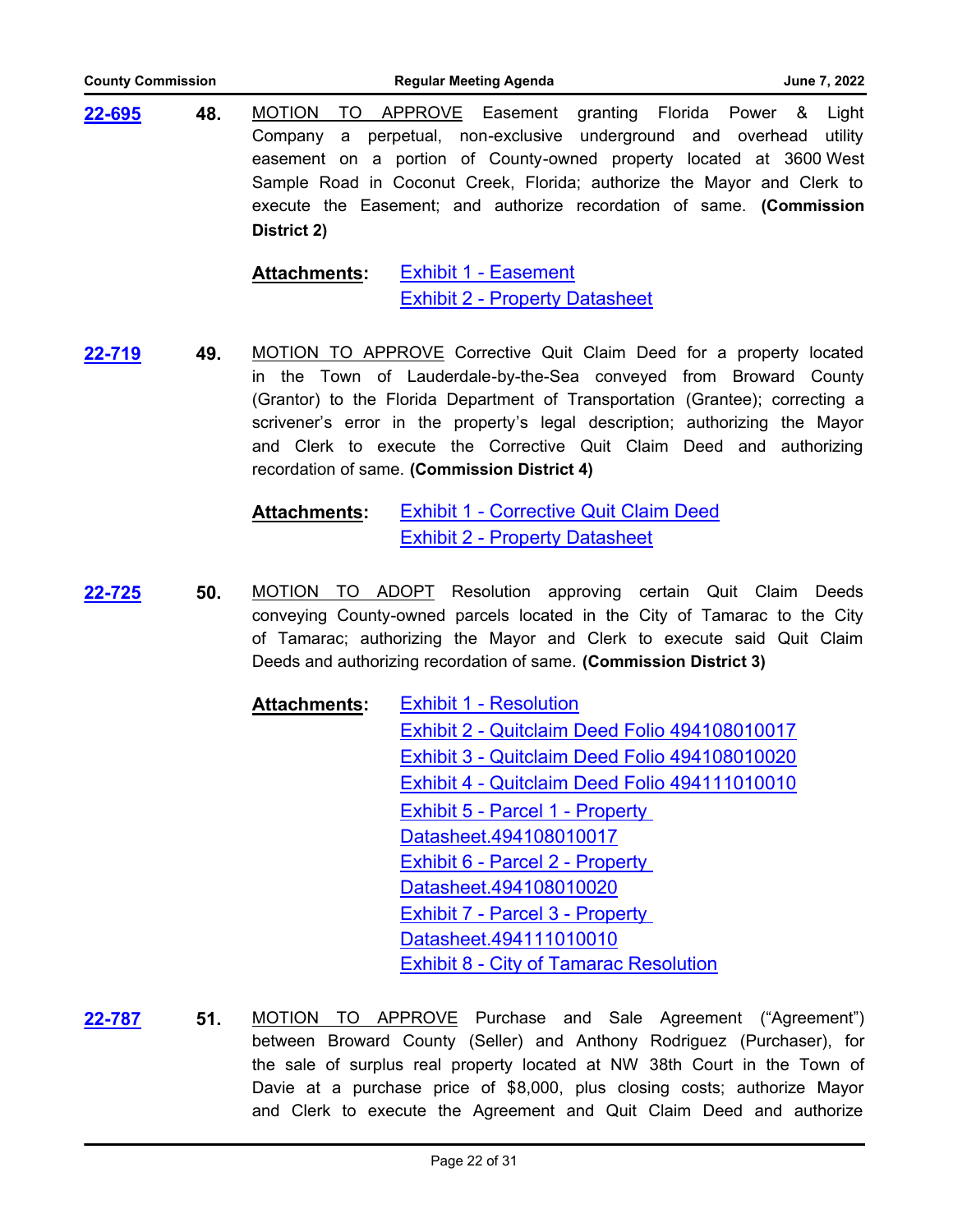recordation of the Quit Claim Deed; and authorize the Director of Real Estate Development to execute and process normal and customary title closing documents. **(Commission District 5)**

[Exhibit 1 - Purchase and Sale Agreement -](http://broward.legistar.com/gateway.aspx?M=F&ID=5443865f-48ac-4b70-adde-19e9d1049843.pdf)  Updated SL - Rodriguez [Exhibit 2 - Quit Claim Deed - Rodriguez](http://broward.legistar.com/gateway.aspx?M=F&ID=fcb6cd76-3252-4470-8a8d-b888e58d2937.pdf) [Exhibit 3 - Property Factsheet](http://broward.legistar.com/gateway.aspx?M=F&ID=6b307b7f-af88-4f03-b923-80b2eacdd2cd.pdf) **Attachments:**

**52.** MOTION TO ADOPT Resolution authorizing conveyance by Quit Claim Deed of a parcel of land not suitable for development that escheated to Broward County for delinquent real estate taxes, to the City of Hallandale Beach; authorizing the Mayor and Clerk to execute said Quit Claim Deed and authorizing recordation of same. **(Commission District 6) [22-865](http://broward.legistar.com/gateway.aspx?m=l&id=/matter.aspx?key=10369)**

> [Exhibit 1 - Resolution](http://broward.legistar.com/gateway.aspx?M=F&ID=a9a7df91-a98d-4851-809f-b0f0f45308d7.pdf) [Exhibit 2 - Quit Claim Deed](http://broward.legistar.com/gateway.aspx?M=F&ID=3363ac9e-f076-41ef-a1cf-1160d9d3f7be.pdf) [Exhibit 3 - Tax Deed 2022](http://broward.legistar.com/gateway.aspx?M=F&ID=78d2fb9f-6e6c-4030-81d9-65518bcc5ea5.pdf) [Exhibit 4 - Property Factsheet](http://broward.legistar.com/gateway.aspx?M=F&ID=dba26a70-700f-47bc-b2d3-bb582408d805.pdf) **Attachments:**

**53.** MOTION TO APPROVE Easement granting Florida Power & Light Company a perpetual, non-exclusive underground utility easement on a portion of County-owned property located at 900 North Flamingo Road in Pembroke Pines, Florida; authorize the Mayor and Clerk to execute the Easement; and authorize recordation of same. **(Commission District 1) [22-891](http://broward.legistar.com/gateway.aspx?m=l&id=/matter.aspx?key=10395)**

> [Exhibit 1 - Easement](http://broward.legistar.com/gateway.aspx?M=F&ID=59a1732d-5db8-400c-8810-0653739e1669.pdf) [Exhibit 2 - Property Datasheet](http://broward.legistar.com/gateway.aspx?M=F&ID=049fe37f-eaed-44d7-8e5f-027bd569c5da.pdf) **Attachments:**

**54.** MOTION TO APPROVE Easement granting Florida Power & Light Company a perpetual, non-exclusive underground and overhead utility easement on a portion of County-owned property located at 2995 North Dixie Highway in Oakland Park, Florida; authorize the Mayor and Clerk to execute the Easement; and authorize recordation of same. **(Commission District 4) [22-893](http://broward.legistar.com/gateway.aspx?m=l&id=/matter.aspx?key=10397)**

#### [Exhibit 1 - Easement](http://broward.legistar.com/gateway.aspx?M=F&ID=21cadeed-f04d-413f-9561-2b6fad24213a.pdf) [Exhibit 2 - Property Datasheet](http://broward.legistar.com/gateway.aspx?M=F&ID=22e70e76-8b8c-4cd2-9938-577360703d7a.pdf) **Attachments:**

# **COUNTY COMMISSION**

**55.** A. MOTION TO APPROVE preventive heart and cancer health care screenings pilot project for qualified Broward County residents ("Pilot **[22-972](http://broward.legistar.com/gateway.aspx?m=l&id=/matter.aspx?key=10476)**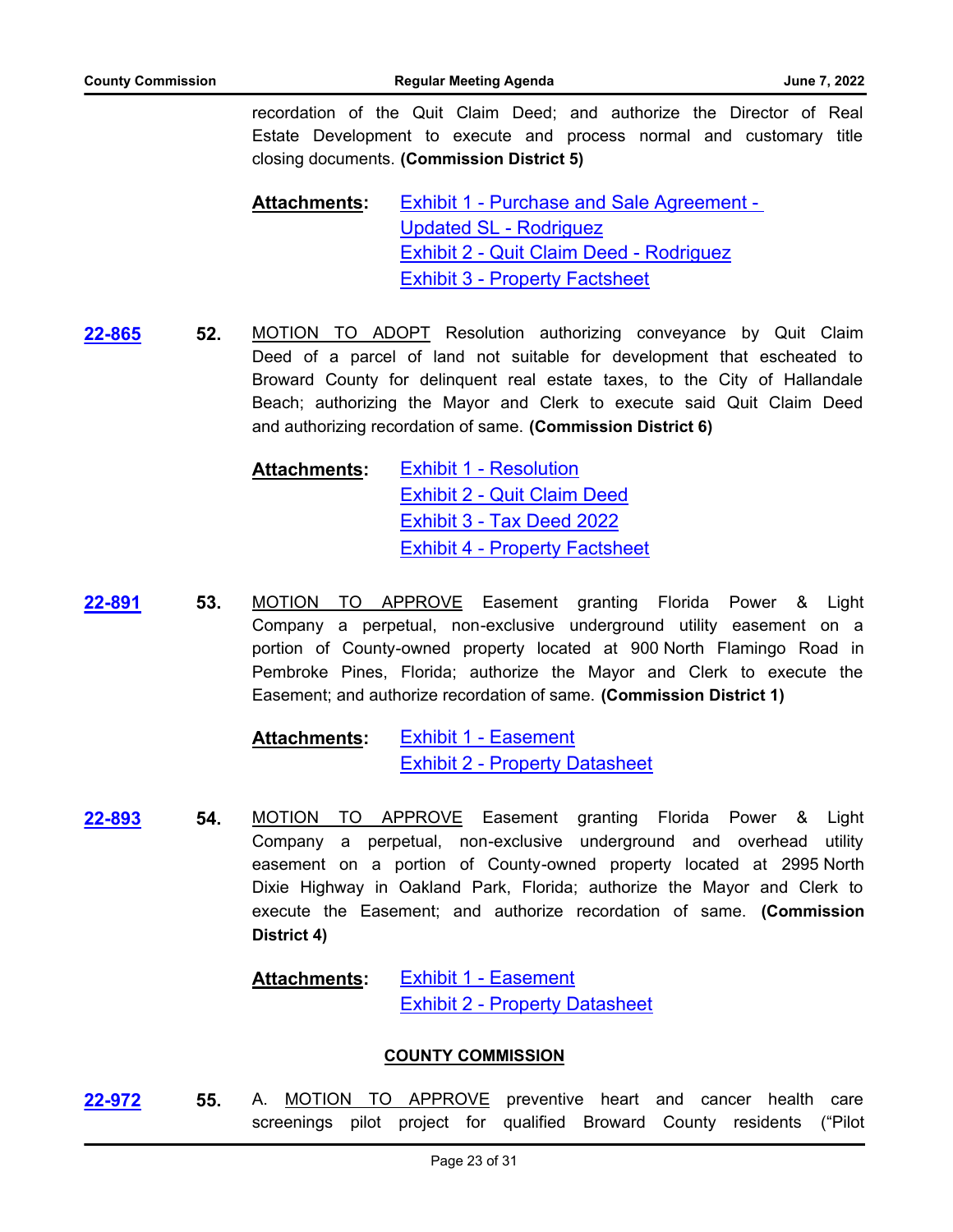Project"); to direct and authorize the County Administrator to implement the Pilot Project in accordance with the plan ("Plan") (Exhibit 1) developed by Broward County's consultant Dr. Claudio Smuclovisky with coordinating review by North Broward Hospital District ("Broward Health"), South Broward Hospital District ("Memorial Healthcare System"), Holy Cross Health, and Cleveland Clinic of Florida, including authority to procure any necessary goods or services from vendors or consultants to implement the Pilot Project and authority to negotiate and execute any necessary agreements or amendments, subject to all contracts being approved as to legal sufficiency by the Office of the County Attorney, up to a maximum total cost to the County of \$10 million (inclusive of all administrative costs); to direct the County Administrator to take all budgetary actions necessary to fund the Pilot project; and to waive the Broward County Procurement Code to the extent necessary to permit the County Administrator to efficiently and expeditiously implement the Pilot Project in accordance with the Plan, finding that the proposed Pilot Project is exempt under Section 21.5 of the Procurement Code and that waiver of the Procurement Code for any related necessary goods or services is reasonable and in the best interest of the County.

B. MOTION TO ADOPT budget Resolution transferring \$10 million, which has already set aside in the current (Fiscal Year 22) budget by County Administration, within the General Fund to provide one-time funding for the Pilot Project. (Commissioner Bogen)

**K** Established Commission Goal

[Exhibit 1 - Pilot Project Plan](http://broward.legistar.com/gateway.aspx?M=F&ID=be3b011c-a1b6-42b1-b5e4-914c32018dca.pdf) [Exhibit 2 - Proposed Budget Resolution](http://broward.legistar.com/gateway.aspx?M=F&ID=bd258674-99e3-45a5-92b4-cb1b26c06008.PDF) [Additional Material - Information](http://broward.legistar.com/gateway.aspx?M=F&ID=5b16bb0f-b2e5-435a-823a-db3fa3633a3a.pdf) **Attachments:**

**\* \* \* \* \* \* \* \* \* \* \* \* \* \* \* \* \* \* \* \* \* \* \* \* \* \* \* \* \* \* \* \* \* \* \* \* \* \* \* \* \* \* \* \* \* \* \* \* \* \* \* \* \* \* \* \* \* \* \* \* \* \* \* \* \* \* \* \* \* \* \* \* \* \* \* \* \* \* \* \* \* \* \* \* \* \* \* \* \* \* \* \* \* \* \* \* \* \* \* \* \* \***

# **PUBLIC HEARING**

**56.** MOTION TO ENACT Ordinance, the title of which is as follows: **(Continued from May 10, 2022 Item No. 42) [22-915](http://broward.legistar.com/gateway.aspx?m=l&id=/matter.aspx?key=10419)**

> AN ORDINANCE OF THE BOARD OF COUNTY COMMISSIONERS OF BROWARD COUNTY, FLORIDA, PERTAINING TO PRIVATE PARKING TICKETS; REPEALING SECTION 20-164.2 OF THE BROWARD COUNTY CODE OF ORDINANCES ("CODE"); AMENDING SECTION 8½-16 OF THE CODE REGARDING CIVIL PENALTIES FOR VIOLATIONS OF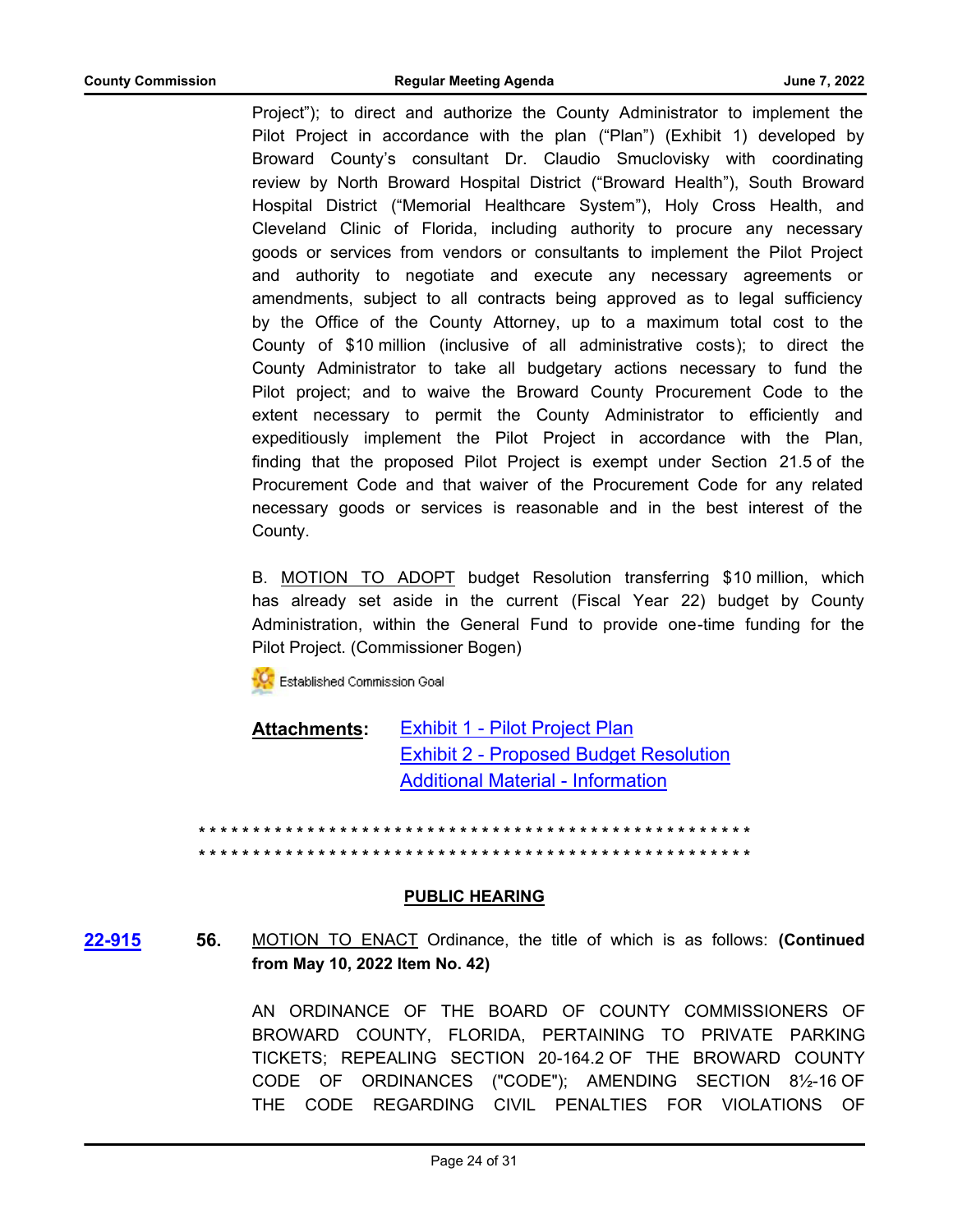SECTION 20-164.2; AND PROVIDING FOR SEVERABILITY, INCLUSION IN THE CODE, AND AN EFFECTIVE DATE.

(Sponsored by the Board of County Commissioners)

**Attachments:** [Exhibit 1 - Copy of Proposed Ordinance](http://broward.legistar.com/gateway.aspx?M=F&ID=732c0833-7479-4c4c-ba31-04cf1173f893.pdf)

**57.** MOTION TO ENACT Ordinance, the title of which is as follows: **[22-927](http://broward.legistar.com/gateway.aspx?m=l&id=/matter.aspx?key=10431)**

> AN ORDINANCE OF THE BOARD OF COUNTY COMMISSIONERS OF BROWARD COUNTY, FLORIDA, PERTAINING TO EMERGENCY MEDICAL SERVICES; AMENDING VARIOUS SECTIONS OF CHAPTER 3½ OF THE BROWARD COUNTY CODE OF ORDINANCES ("CODE"); ADDING A NEW CLASSIFICATION OF SERVICE; AMENDING APPLICATION REQUIREMENTS FOR ADVANCED LIFE SUPPORT SERVICE; AMENDING PERSONNEL REQUIREMENTS AND RULES AND REGULATIONS; AND PROVIDING FOR SEVERABILITY, INCLUSION IN THE CODE, AND AN EFFECTIVE DATE.

> > (Sponsored by Vice-Mayor Lamar P. Fisher)

[Exhibit 1 - Copy of Proposed Ordinance](http://broward.legistar.com/gateway.aspx?M=F&ID=54e45012-3b6b-4126-ac24-90751a15f555.PDF) [Exhibit 2 - Copy of Proposed Amendment from](http://broward.legistar.com/gateway.aspx?M=F&ID=019723f9-3833-4879-92c2-9143c4c1af46.pdf)  County Administration [Additional Material - Information](http://broward.legistar.com/gateway.aspx?M=F&ID=958f5fa7-6c6b-4318-a1c0-a77a0e5217c0.pdf) [Additional Material - Information](http://broward.legistar.com/gateway.aspx?M=F&ID=5a6b5b05-485b-46ac-a315-48db02f6f430.pdf) **Attachments:**

**58.** MOTION TO ADOPT Resolution Amending the Broward County Administrative Code, the title of which is as follows: **[22-928](http://broward.legistar.com/gateway.aspx?m=l&id=/matter.aspx?key=10432)**

> A RESOLUTION OF THE BOARD OF COUNTY COMMISSIONERS OF BROWARD COUNTY, FLORIDA, PERTAINING TO GRANTS; AMENDING CHAPTERS 2 AND 13 OF THE BROWARD COUNTY ADMINISTRATIVE CODE ("ADMINISTRATIVE CODE") TO REPEAL THE ESTABLISHMENT OF THE GRANTS ADMINISTRATION SECTION AND REALLOCATE ITS FUNCTIONS AND RESPONSIBILITIES TO THE OFFICE OF MANAGEMENT AND BUDGET; AND PROVIDING FOR SEVERABILITY, INCLUSION IN THE ADMINISTRATIVE CODE, AND AN EFFECTIVE DATE.

Exhibit 1 - Copy of Proposed Resolution Amending the Broward County Administrative **Code Attachments:**

**[22-929](http://broward.legistar.com/gateway.aspx?m=l&id=/matter.aspx?key=10433) 59.** MOTION TO ENACT Ordinance, the title of which is as follows: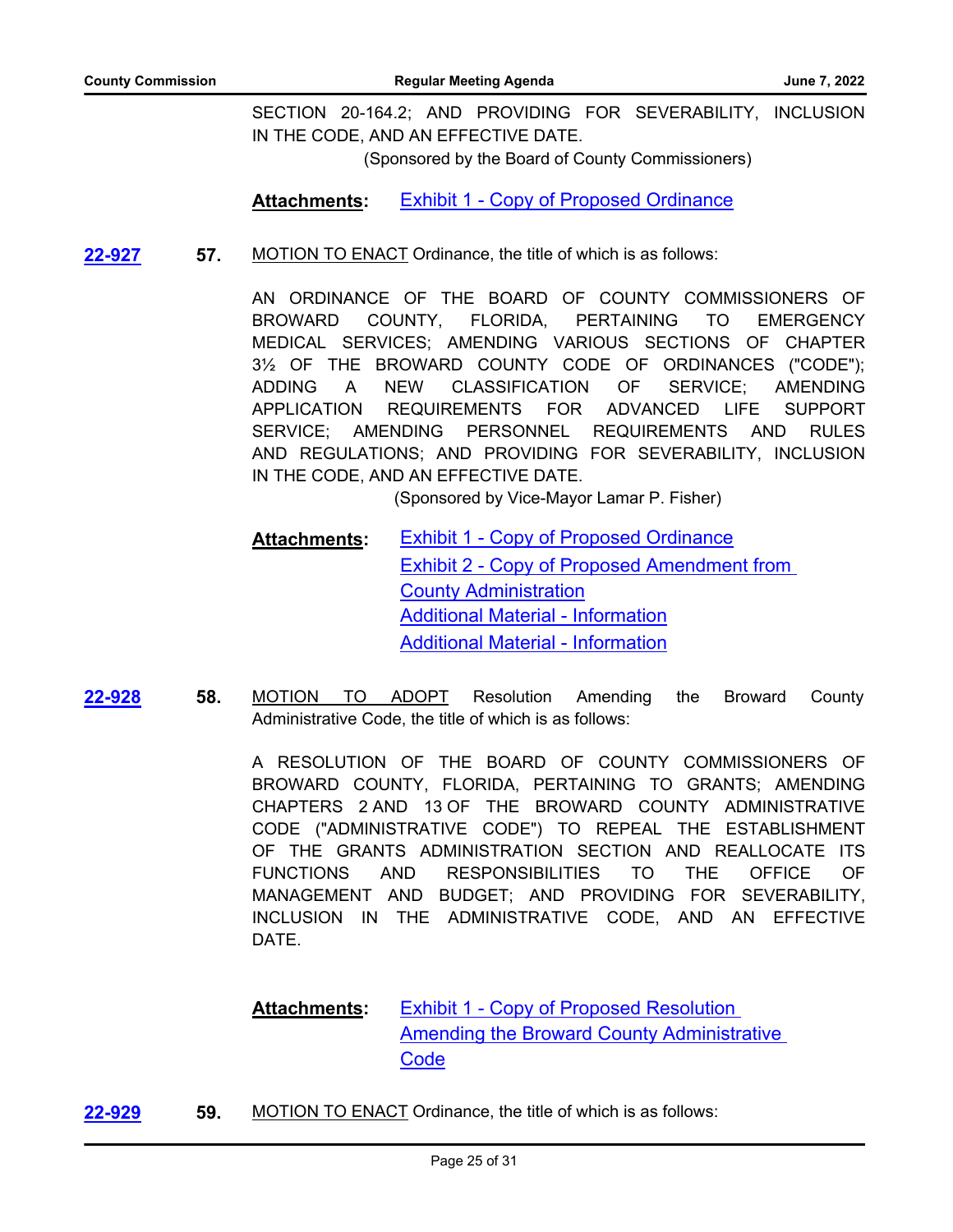AN ORDINANCE OF THE BOARD OF COUNTY COMMISSIONERS OF BROWARD COUNTY, FLORIDA, PERTAINING TO CRIMINAL HISTORY SCREENING PRACTICES FOR VENDORS SEEKING CONTRACTS WITH BROWARD COUNTY; AMENDING SECTION 26-125 OF THE BROWARD COUNTY CODE OF ORDINANCES ("CODE"); CLARIFYING DEFINITIONS AND THE SCOPE OF CRIMINAL HISTORY SCREENING PRACTICES FOR COUNTY VENDORS; AND PROVIDING FOR SEVERABILITY, INCLUSION IN THE CODE, AND AN EFFECTIVE DATE.

(Sponsored by Senator Steve Geller)

**Attachments:** [Exhibit 1 - Copy of Proposed Ordinance](http://broward.legistar.com/gateway.aspx?M=F&ID=2c0dba09-64be-4990-b7ae-19f8c88385f5.PDF)

**[22-962](http://broward.legistar.com/gateway.aspx?m=l&id=/matter.aspx?key=10466)**

**60.** MOTION TO ADOPT Resolution Amending the Broward County Administrative Code, the title of which is as follows:

> A RESOLUTION OF THE BOARD OF COUNTY COMMISSIONERS OF BROWARD COUNTY, FLORIDA, AMENDING CHAPTER 22, PART XIII, OF THE BROWARD COUNTY ("ADMINISTRATIVE CODE"); PROHIBITING INVESTMENT OF COUNTY FUNDS IN SECURITIES OF COMPANIES ON THE SCRUTINIZED COMPANIES THAT BOYCOTT ISRAEL LIST; AND PROVIDING FOR SEVERABILITY, INCLUSION IN THE ADMINISTRATIVE CODE, AND AN EFFECTIVE DATE.

> > (Sponsored by Senator Steve Geller)

Exhibit 1 - Copy of Proposed Resolution [Amending the Broward County Administrative](http://broward.legistar.com/gateway.aspx?M=F&ID=f8208aec-af9c-483b-97b2-3cb876508800.pdf)  **Code Attachments:**

**61.** MOTION TO ADOPT Resolution Amending the Broward County Administrative Code, the title of which is as follows: **[22-956](http://broward.legistar.com/gateway.aspx?m=l&id=/matter.aspx?key=10460)**

> A RESOLUTION OF THE BOARD OF COUNTY COMMISSIONERS OF BROWARD COUNTY, FLORIDA, PERTAINING TO THE OFFICE OF FILM AND TO FILM, TELEVISION, AND MEDIA INCENTIVE PROGRAMS; AMENDING SECTIONS 13.41 THROUGH 13.45 OF THE BROWARD COUNTY ADMINISTRATIVE CODE ("ADMINISTRATIVE CODE"); AND PROVIDING FOR SEVERABILITY, INCLUSION IN THE ADMINISTRATIVE CODE, AND AN EFFECTIVE DATE.

**Established Commission Goal** 

Exhibit 1 - Copy of Proposed Resolution [Amending the Broward County Administrative](http://broward.legistar.com/gateway.aspx?M=F&ID=c2645ec3-a57b-49d5-942d-511787d7f061.pdf)  **Code Attachments:**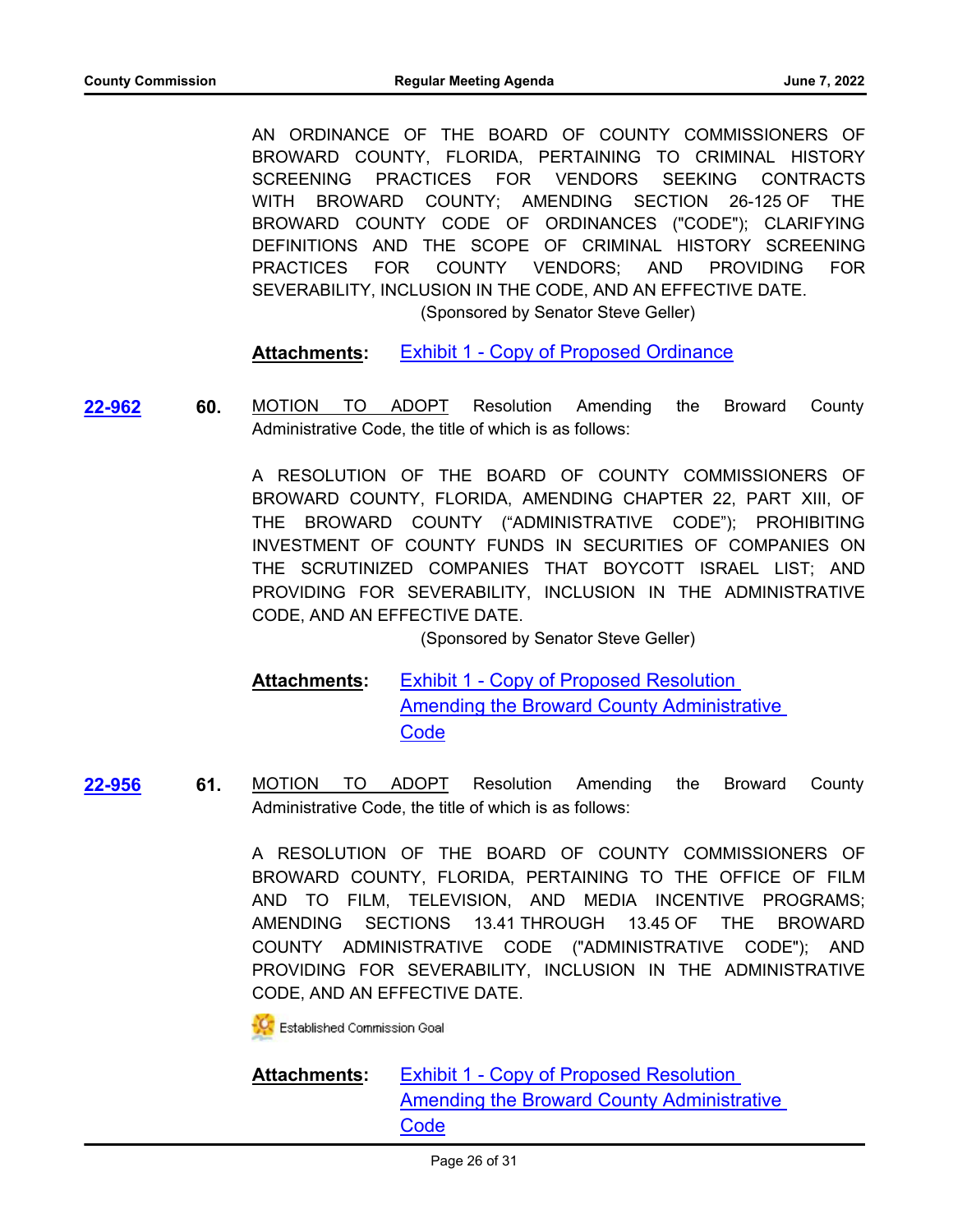#### **END PUBLIC HEARING**

**\* \* \* \* \* \* \* \* \* \* \* \* \* \* \* \* \* \* \* \* \* \* \* \* \* \* \* \* \* \* \* \* \* \* \* \* \* \* \* \* \* \* \* \* \* \* \* \* \* \* \***

**\* \* \* \* \* \* \* \* \* \* \* \* \* \* \* \* \* \* \* \* \* \* \* \* \* \* \* \* \* \* \* \* \* \* \* \* \* \* \* \* \* \* \* \* \* \* \* \* \* \* \***

## **REGULAR AGENDA**

**\* \* \* \* \* \* \* \* \* \* \* \* \* \* \* \* \* \* \* \* \* \* \* \* \* \* \* \* \* \* \* \* \* \* \* \* \* \* \* \* \* \* \* \* \* \* \* \* \* \* \***

**\* \* \* \* \* \* \* \* \* \* \* \* \* \* \* \* \* \* \* \* \* \* \* \* \* \* \* \* \* \* \* \* \* \* \* \* \* \* \* \* \* \* \* \* \* \* \* \* \* \* \***

## **WATER CONTROL DISTRICTS PUBLIC HEARING**

**[22-882](http://broward.legistar.com/gateway.aspx?m=l&id=/matter.aspx?key=10386)**

**62.** A. MOTION TO OPEN Meeting as the Governing Board of Water Control District No. 3.

B. **MOTION TO APPROVE** Reappointment of Ed Phillips to the Water Control District No. 3 Advisory Board for the two-year term of September 9, 2022 to September 8, 2024.

C. MOTION TO CLOSE Meeting at the Governing Board of Water Control District No. 3. **(Commission Districts 2, 4 and 8)**

**Attachments:** [Exhibit 1 - WCD 3 Boundary Map](http://broward.legistar.com/gateway.aspx?M=F&ID=bae999c9-337a-481b-807f-162a34ee9549.pdf)

**63.** A. MOTION TO OPEN Meeting as the Governing Board of Cocomar Water Control District. **[22-883](http://broward.legistar.com/gateway.aspx?m=l&id=/matter.aspx?key=10387)**

> B. MOTION TO APPROVE Reappointment of Jorge Mederos to the Cocomar Water Control District Advisory Board for the two-year term of September 10, 2022, to September 9, 2024.

> C. MOTION TO CLOSE Meeting at the Governing Board of Cocomar Water Control District. **(Commission District 2)**

**Attachments:** [Exhibit 1 - Cocomar Boundary Map](http://broward.legistar.com/gateway.aspx?M=F&ID=40712dae-a231-4f6c-b351-093486393450.pdf)

# **END WATER CONTROL DISTRICTS PUBLIC HEARING**

**\* \* \* \* \* \* \* \* \* \* \* \* \* \* \* \* \* \* \* \* \* \* \* \* \* \* \* \* \* \* \* \* \* \* \* \* \* \* \* \* \* \* \* \* \* \* \* \* \* \* \* \* \* \* \* \* \* \* \* \* \* \* \* \* \* \* \* \* \* \* \* \* \* \* \* \* \* \* \* \* \* \* \* \* \* \* \* \* \* \* \* \* \* \* \* \* \* \* \* \* \* \***

# **FINANCE AND ADMINISTRATIVE SERVICES DEPARTMENT**

## **PURCHASING DIVISION**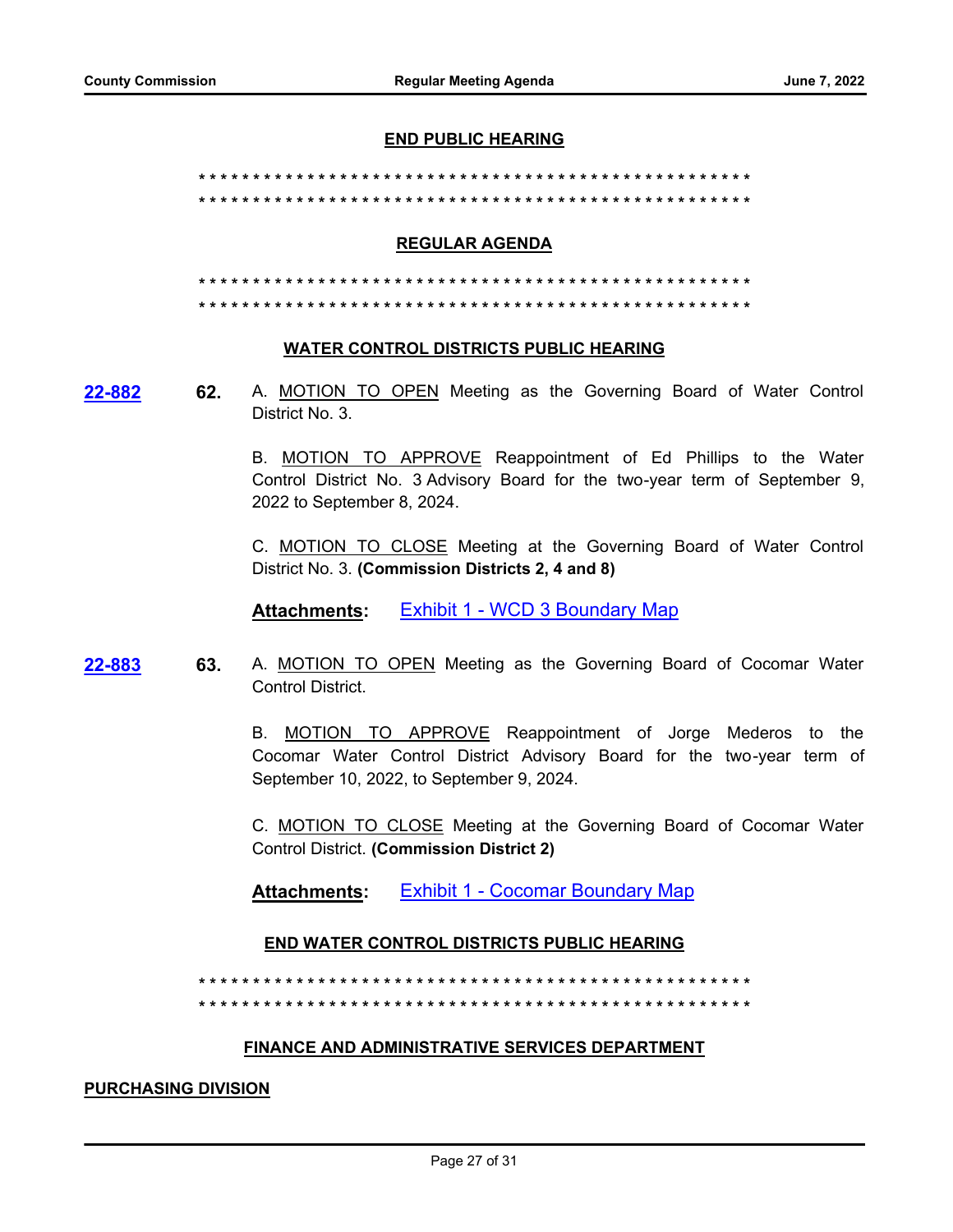For Aviation Department

**64.** MOTION TO AWARD open-end contract to the low bidder, ERMC Aviation LLC, for Baggage Handling Systems, Maintenance, Repair and Operations Services, Bid No. OPN2123817B1, for Broward County Aviation Department, in the initial three-year estimated amount of \$21,011,284, which includes allowances in the amount of \$643,000 annually; and authorize the Director of Purchasing to renew the contract for two one-year periods, for a five-year potential amount of \$35,018,806. **[22-143](http://broward.legistar.com/gateway.aspx?m=l&id=/matter.aspx?key=9646)**

> [Exhibit 1 - Bid Tabulation](http://broward.legistar.com/gateway.aspx?M=F&ID=9e953e05-83ef-4f1a-be11-769608790ce5.pdf) [Exhibit 2 - OESBD Goal Memorandum dated](http://broward.legistar.com/gateway.aspx?M=F&ID=249a586b-9255-4a13-af21-634fb3e498c3.pdf)  October 19, 2021 [Exhibit 3 - User Concurrence Form signed April](http://broward.legistar.com/gateway.aspx?M=F&ID=b68870bf-68f3-4881-a1d1-193b936d6ef9.pdf)  19, 2022 [Exhibit 4 - Price Analysis](http://broward.legistar.com/gateway.aspx?M=F&ID=c61ece62-f6a8-4783-9dd6-07c0b0e57a1e.pdf) **Attachments:**

**65.** MOTION TO AWARD open-end contract to low bidder, Waterblasting, LLC dba Hog Technologies, for Runway Rubber and Paint/Striping Removal Services, Bid No. BLD2123987B1, for the Broward County Aviation Department, in the initial three-year estimated amount of \$252,624; and authorize the Director of Purchasing to renew the contract for two one-year periods, for a five-year potential estimated amount of \$421,040. **[22-602](http://broward.legistar.com/gateway.aspx?m=l&id=/matter.aspx?key=10105)**

> [Exhibit 1 - Bid Tabulation](http://broward.legistar.com/gateway.aspx?M=F&ID=9933267d-37fc-4739-9f49-c0930bdb902e.pdf) [Exhibit 2 - OESBD Sheltered Market Review](http://broward.legistar.com/gateway.aspx?M=F&ID=3289803c-ee54-472e-8fce-6c634dd56014.pdf)  Form [Exhibit 3 - User Concurrence signed March 31,](http://broward.legistar.com/gateway.aspx?M=F&ID=a33fa0fb-ed8e-4968-b95d-86a16f4dd21f.pdf)  2022 [Exhibit 4 - Price Analysis](http://broward.legistar.com/gateway.aspx?M=F&ID=840edb07-887b-4046-a90a-a4ec92810945.pdf) **Attachments:**

**66.** MOTION TO AWARD open-end contract to low bidder, ITW GSE Inc., for Pre-Conditioned Air Units, Bid No. BLD2124206B1, for the Broward County Aviation Department, in the initial two-year estimated amount of \$1,671,305, which includes allowances in the amount of \$35,000; and authorize the Director of Purchasing to renew the contract for three one-year periods, for a five-year potential estimated amount of \$4,178,263. **[22-609](http://broward.legistar.com/gateway.aspx?m=l&id=/matter.aspx?key=10112)**

> [Exhibit 1 - Bid Tabulation](http://broward.legistar.com/gateway.aspx?M=F&ID=e21cd374-70a5-4dfd-8b37-eaaa97233bc4.pdf) [Exhibit 2 - OESBD No CBE Goal Memo](http://broward.legistar.com/gateway.aspx?M=F&ID=cce52496-3144-4f49-9bd7-509512065770.pdf) [Exhibit 3 - User Concurrence Memo](http://broward.legistar.com/gateway.aspx?M=F&ID=255e722d-c6b1-4425-81f2-53907d1c00cc.pdf) [Exhibit 4 - Price Analysis](http://broward.legistar.com/gateway.aspx?M=F&ID=2f2c400c-be90-405b-988e-57cfcc5ee9b4.pdf) **Attachments:**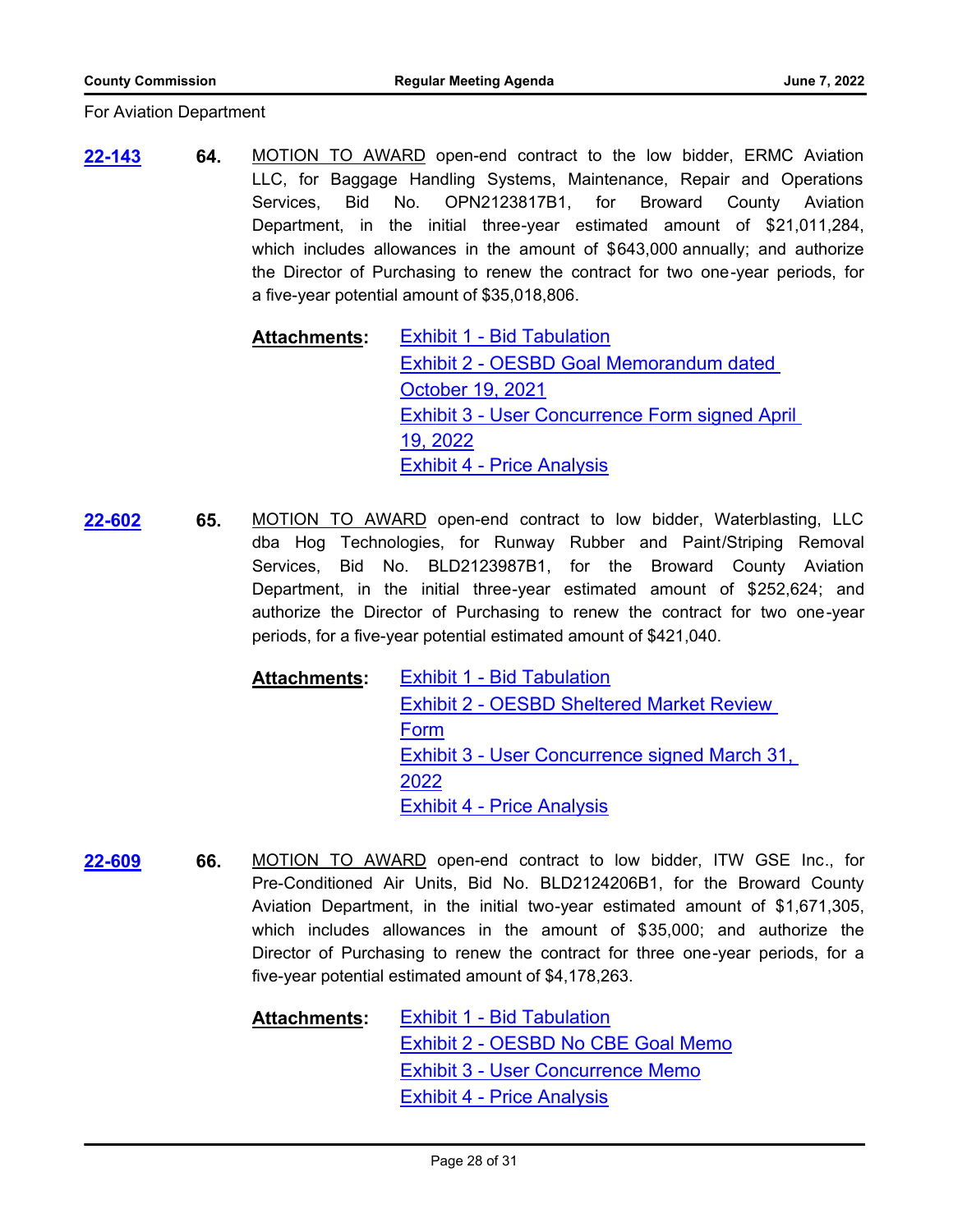## **COUNTY ATTORNEY**

**67.** MOTION TO AUTHORIZE County Administrator to execute and record Notices of Limitation of Use in substantially the form of Exhibit 1, pursuant to the Florida Department of Environmental Protection ("FDEP") grant funding (DEP Contract No. F4294), dedicating the applicable areas, as amended by the County's elective conversion under Rule 62D-5.059 of the Florida Administrative Code and as approved by FDEP, as outdoor recreation sites for the use and benefit of the public, subject to review for legal sufficiency by the Office of the County Attorney; authorizing the County Administrator to make any required modifications to the form provided they do not create any material financial obligations of the County; and further authorizing the County Administrator to take any necessary administrative and budgetary actions and to execute any documents or agreements that do not create any material financial obligations of the County and that are subject to review for legal sufficiency by the Office of the County Attorney, to approve and effectuate the above-referenced conversion and the recording of appropriate limitations of use. **[22-973](http://broward.legistar.com/gateway.aspx?m=l&id=/matter.aspx?key=10477)**

#### [Exhibit 1 - Copy of Proposed Notices of](http://broward.legistar.com/gateway.aspx?M=F&ID=82b4ab50-a58d-4e41-84a9-17f17fe98a3d.pdf)  **Limitation of Use Attachments:**

# **COUNTY ADMINISTRATION**

**68.** MOTION TO AMEND Broward County Board of County Commissioners meeting schedule to reflect a change to the June schedule. **[22-992](http://broward.legistar.com/gateway.aspx?m=l&id=/matter.aspx?key=10496)**

**Attachments:** [Exhibit 1 - 2022 Calendar \(Revised 5-26-22\)](http://broward.legistar.com/gateway.aspx?M=F&ID=1c0c17e9-868b-436e-b043-05b8924f6075.pdf)

# **COUNTY COMMISSION**

**69.** MOTION TO ADOPT Resolution to place a proposed amendment to the Broward County Charter on the ballot for the November 8, 2022, General Election, amending Sections 2.01, 2.02, 2.03, and 2.04 of the Broward County Charter to establish a countywide elected Mayor, the title of which is as follows: **(Deferred from June 1, 2021 - Item No. 82) [22-861](http://broward.legistar.com/gateway.aspx?m=l&id=/matter.aspx?key=10365)**

> A RESOLUTION OF THE BOARD OF COUNTY COMMISSIONERS OF BROWARD COUNTY, FLORIDA, PROVIDING FOR A REFERENDUM ELECTION TO BE HELD ON NOVEMBER 8, 2022, THE DATE OF THE GENERAL ELECTION, TO DETERMINE WHETHER TO AMEND THE BROWARD COUNTY CHARTER TO PROVIDE FOR A COUNTYWIDE ELECTED MAYOR; AND PROVIDING FOR SEVERABILITY AND AN EFFECTIVE DATE.

> > (Sponsored by Commissioner Tim Ryan)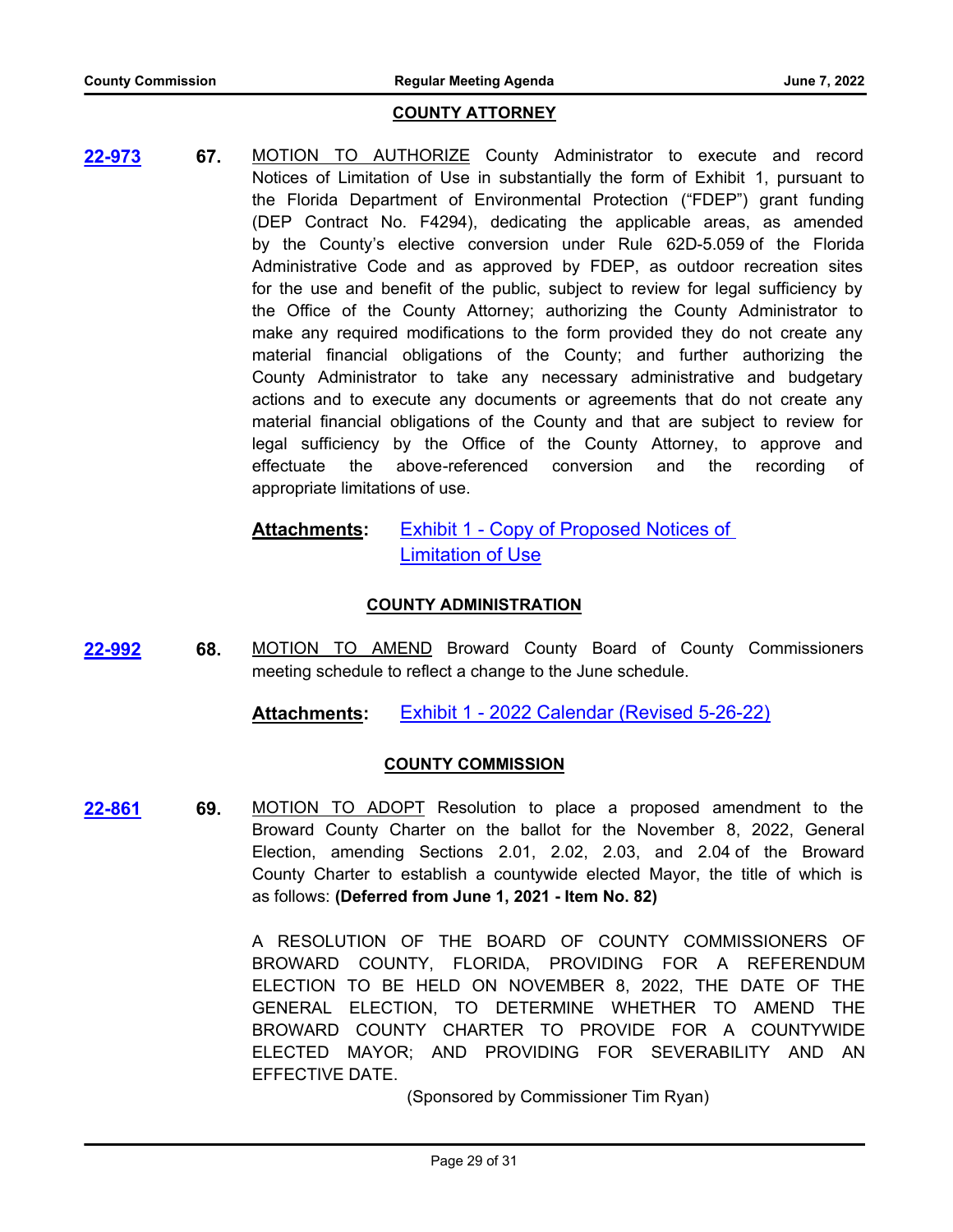| <b>Attachments:</b> | <b>Exhibit 1 - Copy of Proposed Resolution</b>   |
|---------------------|--------------------------------------------------|
|                     | <b>Exhibit 2 - Memorandum from the Broward</b>   |
|                     | <b>County Auditor</b>                            |
|                     | Exhibit 3 - Additional Material from the June 1, |
|                     | 2021, Meeting (May 26, 2021, Letter from the     |
|                     | <b>League of Women Voters)</b>                   |
|                     | <b>Additional Material - Information</b>         |
|                     | <b>Additional Material - Information</b>         |
|                     | <b>Additional Material - Information</b>         |
|                     | <b>Additional Material - Information</b>         |
|                     | <b>Additional Material - Information</b>         |
|                     | <b>Additional Material - Information</b>         |

**70.** MOTION TO ADOPT Resolution to place a proposed amendment to the Broward County Charter on the ballot for the November 8, 2022, General Election, amending various sections of the Broward County Charter to establish a countywide elected Mayor, the title of which is as follows: **[22-974](http://broward.legistar.com/gateway.aspx?m=l&id=/matter.aspx?key=10478)**

> A RESOLUTION OF THE BOARD OF COUNTY COMMISSIONERS OF BROWARD COUNTY, FLORIDA, PROVIDING FOR A REFERENDUM ELECTION TO BE HELD ON NOVEMBER 8, 2022, THE DATE OF THE GENERAL ELECTION, TO DETERMINE WHETHER TO AMEND THE BROWARD COUNTY CHARTER TO PROVIDE FOR A COUNTYWIDE ELECTED MAYOR; AND PROVIDING FOR SEVERABILITY AND AN EFFECTIVE DATE.

> > (Sponsored by Commissioner Jared Moskowitz)

- **[Exhibit 1 Copy of Proposed Resolution](http://broward.legistar.com/gateway.aspx?M=F&ID=7f31bd8f-eb3a-4ce6-a40c-2c3b7e70c775.pdf)** [Additional Material - Information](http://broward.legistar.com/gateway.aspx?M=F&ID=42e5afa9-92d8-4a0e-9060-3937ed38504b.pdf) [Additional Material - Information](http://broward.legistar.com/gateway.aspx?M=F&ID=2149d695-f3e5-4e94-968a-ef3e4f989255.pdf) [Additional Material - Information](http://broward.legistar.com/gateway.aspx?M=F&ID=c1b1b9df-02f8-4a71-a3f7-ef66fb9eb712.pdf) **Attachments:**
- **71.** MOTION TO DIRECT Office of the County Attorney to analyze the extent to which Broward County can enact regulations regarding the investigation and punishment of crimes motivated by hate and bigotry that target ethnic, racial, religious, and other minority groups, and, to the extent permissible, directing that the Office of the County Attorney draft an Ordinance, or propose other measures for the Board's consideration, that would facilitate such investigations and address any opportunities to impose heightened penalties for violations that constitute hate crimes. (Mayor Udine) **[22-978](http://broward.legistar.com/gateway.aspx?m=l&id=/matter.aspx?key=10482)**
- **72.** MOTION TO ADOPT Resolution condemning antisemitism and all forms of hatred or bigotry against ethnic, racial, religious, or other minority groups . **[22-977](http://broward.legistar.com/gateway.aspx?m=l&id=/matter.aspx?key=10481)**